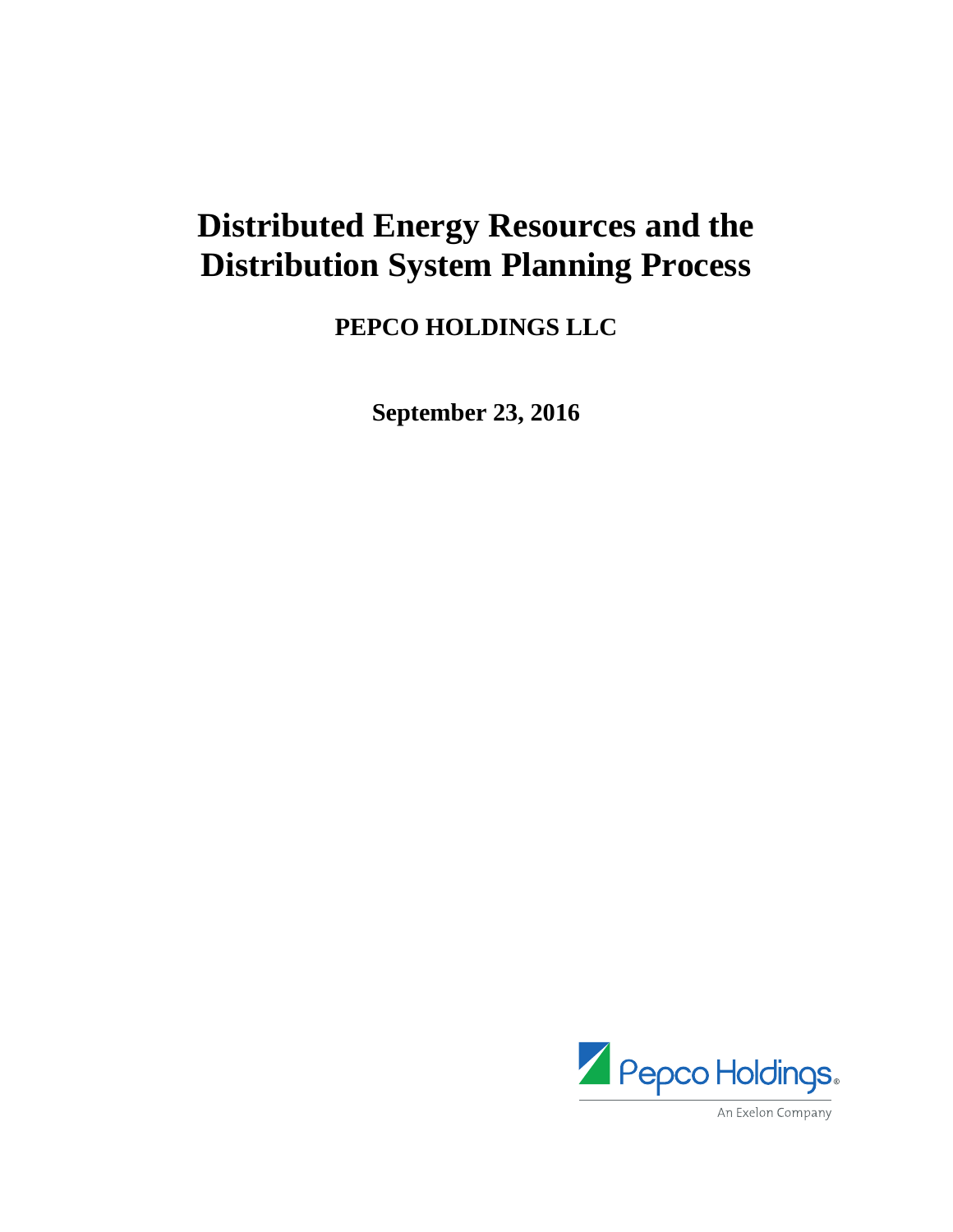### **Table of Contents**

| 1 |     |                                                                                                |  |  |  |  |  |  |  |
|---|-----|------------------------------------------------------------------------------------------------|--|--|--|--|--|--|--|
| 2 |     |                                                                                                |  |  |  |  |  |  |  |
| 3 |     |                                                                                                |  |  |  |  |  |  |  |
| 4 |     |                                                                                                |  |  |  |  |  |  |  |
| 5 |     |                                                                                                |  |  |  |  |  |  |  |
|   | 5.1 |                                                                                                |  |  |  |  |  |  |  |
|   | 5.2 |                                                                                                |  |  |  |  |  |  |  |
| 6 |     | Consideration of Specific Distributed Energy Resources in PHI's Peak Load Planning Process  19 |  |  |  |  |  |  |  |
|   | 6.1 |                                                                                                |  |  |  |  |  |  |  |
|   | 6.2 |                                                                                                |  |  |  |  |  |  |  |
|   | 6.3 |                                                                                                |  |  |  |  |  |  |  |
| 7 |     |                                                                                                |  |  |  |  |  |  |  |
| 8 |     |                                                                                                |  |  |  |  |  |  |  |
|   |     | Appendix 1 – Representative Backcasting Results and Average Hourly Summer Capacity Factors 38  |  |  |  |  |  |  |  |

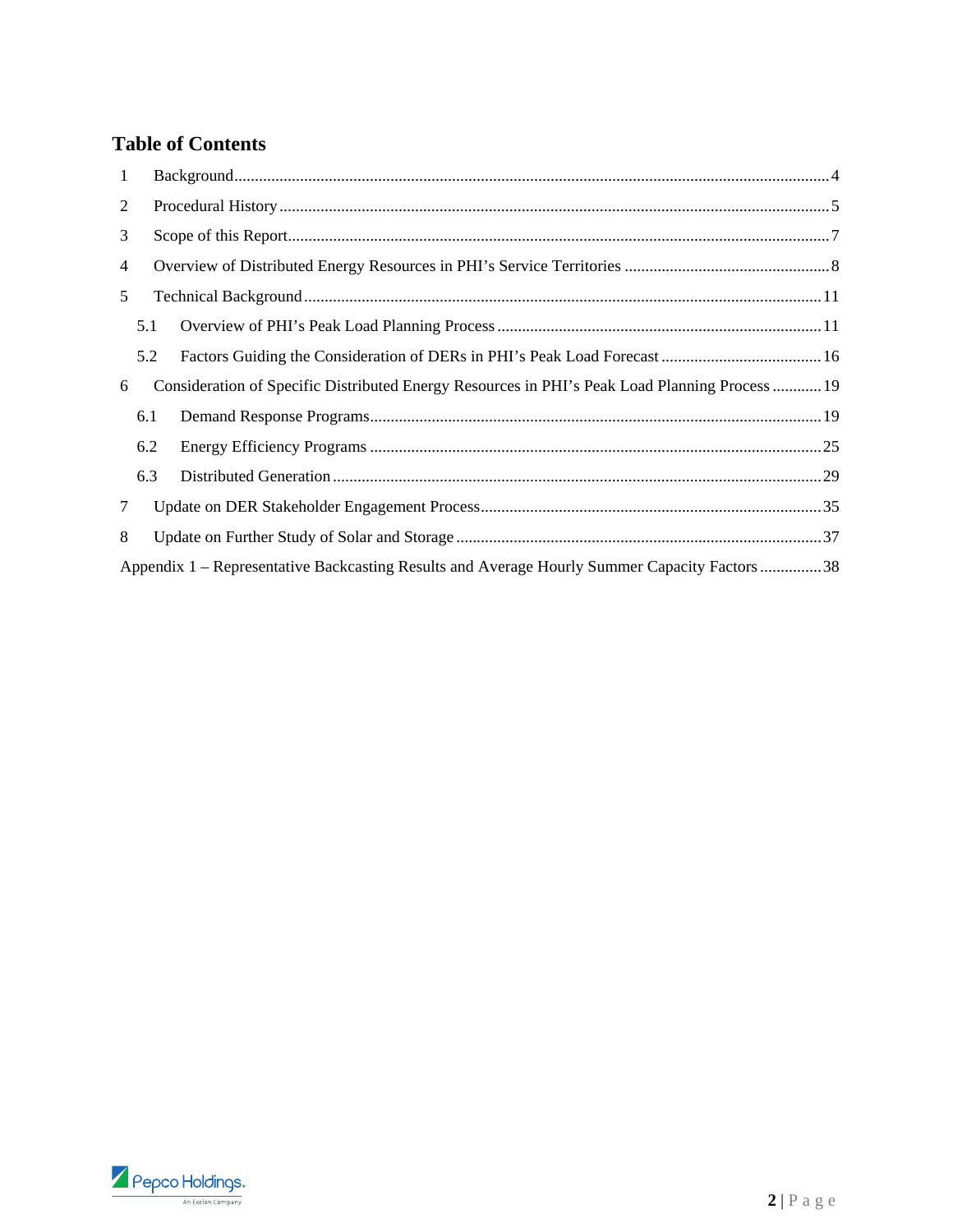## **Table of Figures**

| Figure 1: Summary of DERs in PHI's Service Territories (Demand Response, Energy Efficiency, and          |
|----------------------------------------------------------------------------------------------------------|
| Figure 2: General Planning Process for Distribution Feeders, Substation Transformers, and Substations 12 |
| Figure 3: General Process for Creating Distribution Feeder, Substation Transformer, and Substation       |
| Figure 4: Comparison of PJM Coincident Peak, PHI Company Peaks and PHI Non-Coincident Substation         |
| Figure 5: Example of Calculating Magnitude of Impact for Solar PV on Select Distribution Feeders 18      |
|                                                                                                          |
|                                                                                                          |
| Figure 8: Summary of Recent PJM-Initiated Load Management Events for Recent Years  21                    |
|                                                                                                          |
|                                                                                                          |
|                                                                                                          |
| Figure 12: Yearly Incremental Peak Demand Savings for Residential Energy Efficiency by Jurisdiction 27   |
| Figure 13: Yearly Incremental Peak Demand Savings for C&I Energy Efficiency by Jurisdiction 28           |
| Figure 14: Net Energy Metering System Size Caps and Corresponding Statute or Regulation  29              |
|                                                                                                          |
| Figure 16: Average Hourly Summer (Jun-Aug) PV Capacity Factors for Summer 2015 31                        |
|                                                                                                          |
|                                                                                                          |
|                                                                                                          |
|                                                                                                          |

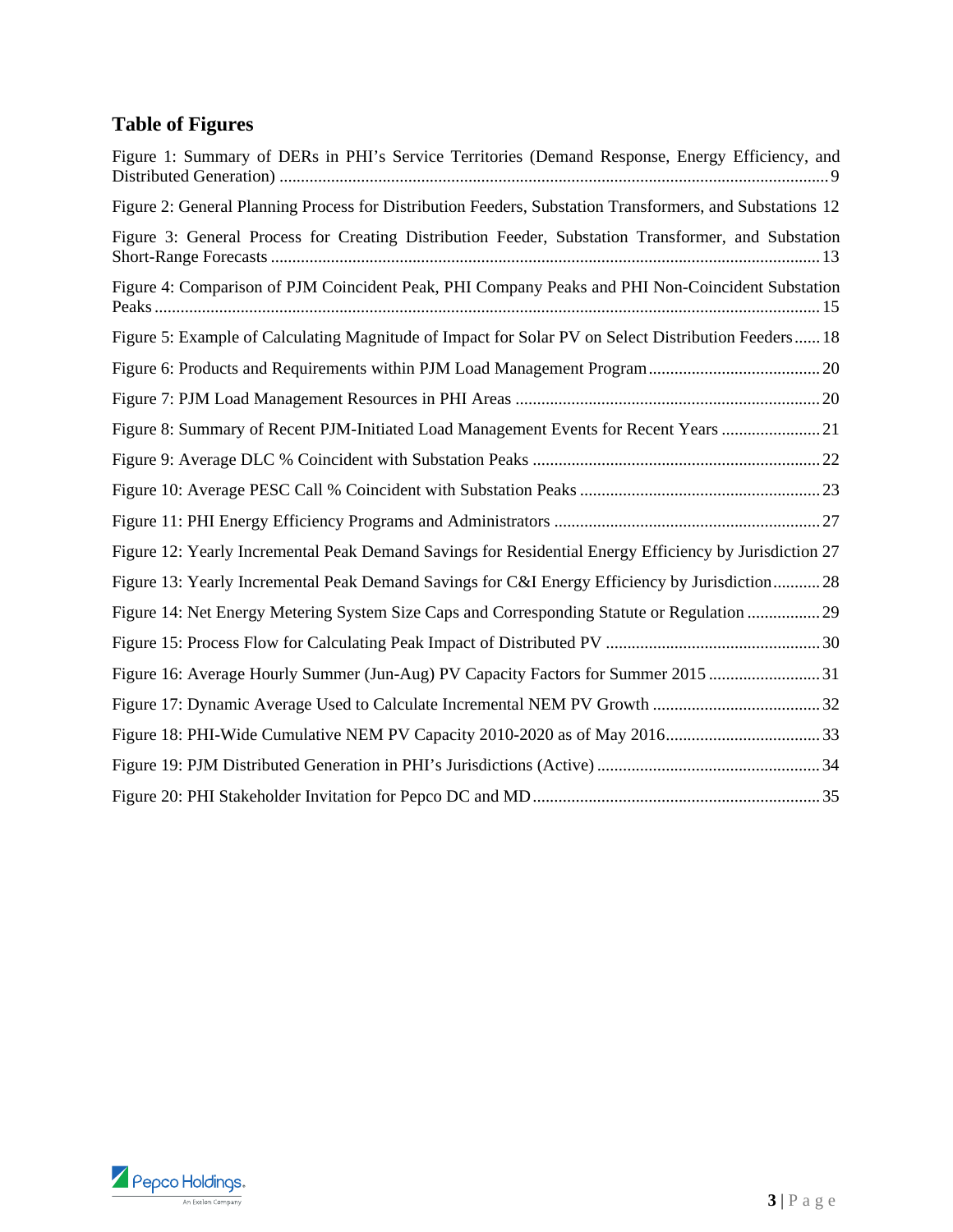## **1 Background**

Distributed Energy Resources ("DERs"), which include Energy Efficiency ("EE"), Demand Response ("DR"), Distributed Generation ("DG"), and Energy Storage are becoming increasingly important considerations for the planning and operation of the  $PHI<sup>1</sup>$  power delivery system. Of particular note is that requests for DG interconnections with the power delivery system have greatly increased in all jurisdictions in recent years. This is largely due to customer preferences, decreasing technology costs, and public policy objectives and incentives intended to incorporate greater amounts of renewable energy.

The growth of DERs is a trend not only being observed within the Company's service territories but also within the service territories of electric utilities across the United States. The increasing quantity of DERs creates new challenges for utilities in planning, designing, constructing, and operating the power delivery system while maintaining reliable, safe, and affordable electric service. In addition, customers prefer ever-increasing amounts of control over the way they produce and consume energy. Meeting these evolving customer needs is a challenge for the entire industry that will only be met through increasing levels of transparency and collaboration between utilities, regulators, customers, developers and other stakeholders.

<sup>&</sup>lt;sup>1</sup> For this report, the terms "PHI" and "the Company" refer to Pepco Holdings LLC or its operating utilities as appropriate. PHI's utility companies are Potomac Electric Power Company (Pepco), Atlantic City Electric Company (Atlantic City Electric or ACE), and Delmarva Power & Light Company (Delmarva Power).

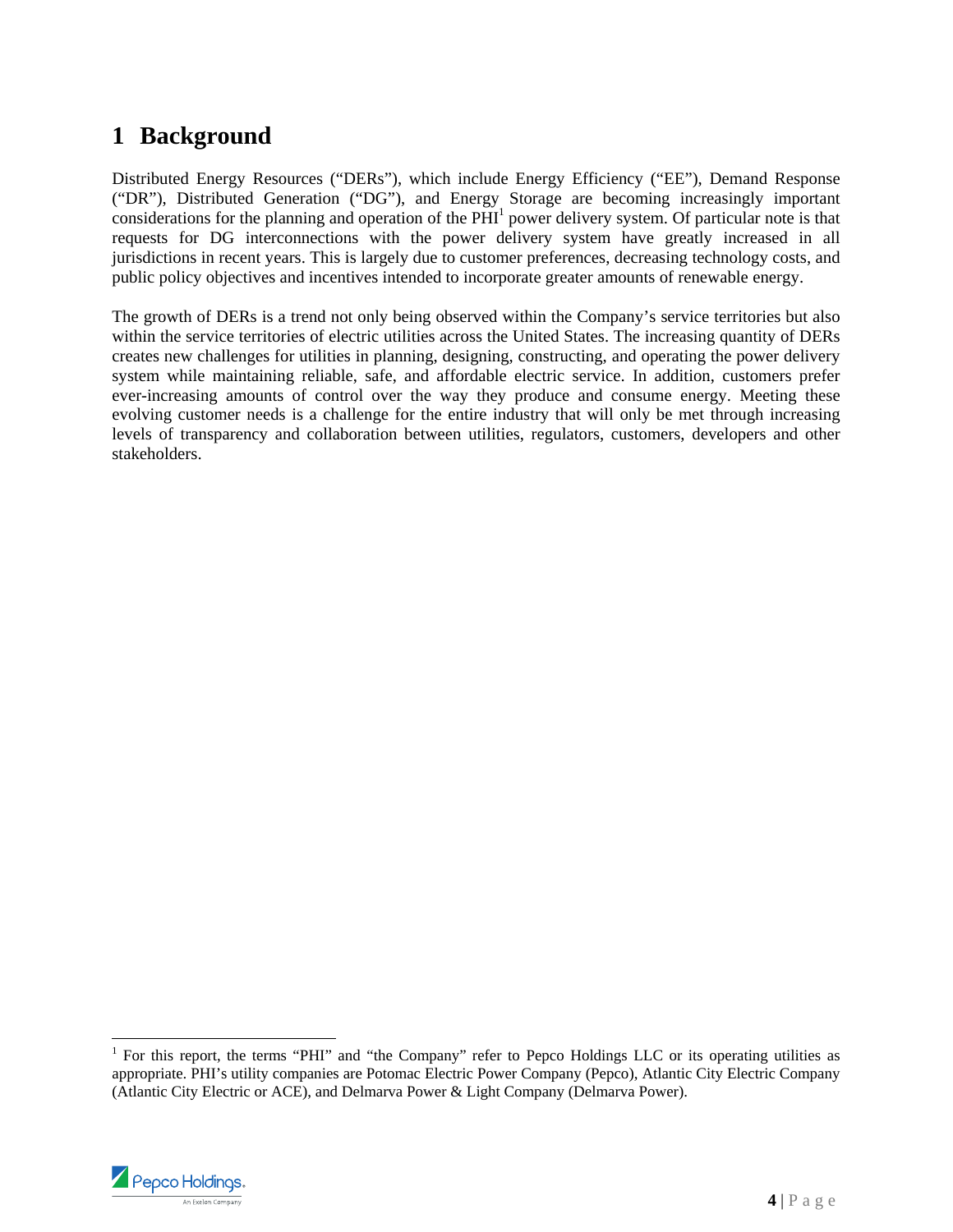## **2 Procedural History**

On April 30, 2014 Exelon Corporation ("Exelon") announced its intent to merge with Pepco Holdings, Inc., now Pepco Holdings LLC. On March 23, 2016 the merger of Exelon and PHI was completed on the terms and conditions that were agreed to by Exelon and PHI and approved by the relevant Federal and State regulatory bodies. Settlement agreements were also reached with external stakeholders such as the Delaware Sustainable Energy Utility ("DE SEU") and The Alliance for Solar Choice ("TASC"). As a result of the completion of the merger, these conditions are now in effect and compliance with the requirements is the responsibility of Exelon and PHI.

On June 21, 2016, PHI filed a report entitled "Interconnection of Distributed Energy Resources" in each regulatory jurisdiction in its service territory (the "June 21 Report"). This report discussed a subset of the merger commitments, those which pertain to the transparency, efficiency, and clarity of the PHI utilities' interconnection processes and treatment of DERs in general. In addition to providing information as to how PHI is meeting its merger commitments in this subject area, this initial report indicated that PHI would also:

1) Prepare a supplemental report and filing within 6-months of merger closing to provide additional information on the way in which it has incorporated the effects and benefits of actual and anticipated renewable generation penetration into its distribution planning processes:<sup>2</sup>

| <b>DC FC 1119</b><br>Order 18148            | Commitment 119     | PHI shall reflect in distribution system planning, actual<br>anticipated renewable generation penetration.<br>and<br>Beginning not later than six months after closing of the<br>merger, Distribution System Planning will include an<br>analysis of the long term effects/benefits of the addition                                                    |  |
|---------------------------------------------|--------------------|--------------------------------------------------------------------------------------------------------------------------------------------------------------------------------------------------------------------------------------------------------------------------------------------------------------------------------------------------------|--|
| <b>TASC Amended Settlement</b><br>Agreement | Commitment I $(1)$ | of behind-the-meter distributed generation attached to the<br>distribution system within its service territory, including<br>any impacts on reliability and efficiency. PHI will also<br>work with PJM to evaluate any impacts that the growth<br>in these resources may have on the stability of the<br>distribution system in its service territory. |  |

- 2) Initiate a detailed stakeholder engagement process to review PHI's June 21 Report, take into consideration all comments and recommendations made during this process, and make any additional changes to its plans, policies, or criteria pertaining to DERs as appropriate.<sup>3</sup>
- 3) Undertake appropriate further study of the issues regarding solar and storage through the aforementioned stakeholder engagement process.4

| DE PSC DOCKET NO. 14-193<br><b>Amended Settlement Agreement</b> | Commitment<br>101(g) | In behind-the-meter applications where the battery never<br>exports while in parallel with the grid and both the<br>battery and the solar system share one inverter, no       |  |  |  |  |
|-----------------------------------------------------------------|----------------------|-------------------------------------------------------------------------------------------------------------------------------------------------------------------------------|--|--|--|--|
| <b>DC FC 1119</b><br>Order 18148                                | Commitment 124       | additional metering or monitoring equipment shall be<br>required for a solar plus storage facility than would be<br>required for a solar facility without storage technology. |  |  |  |  |
| MD 9361<br>Condition 16 $(F)$<br>Order 86990                    |                      | Additionally,<br>through<br>utilities.<br>the<br>a<br>stakeholder/committee<br>undertake<br>shall<br>process,<br>appropriate further study of the issues regarding the        |  |  |  |  |

 $^2$  June 21 Report, p. 40, 52.

 $4$  June 21 Report, p. 52.



 $3$  June 21 Report, p. 7.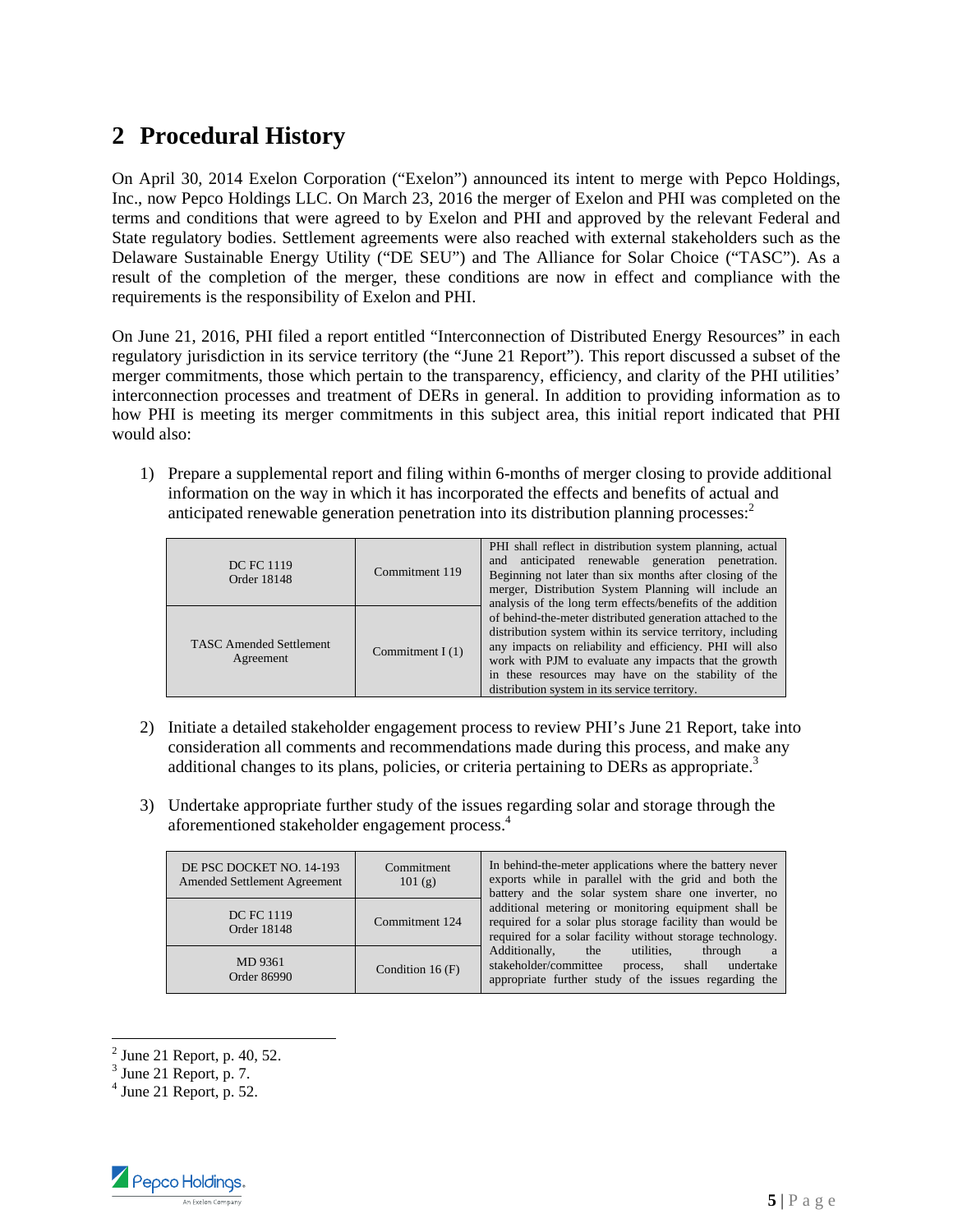| <b>TASC Amended Settlement</b><br>Agreement              | Commitment I $(6)$   | coupling of solar and storage. As a result of such studies,<br>stakeholders/committee may recommend changes to this<br>protocol to the regulatory bodies. The utilities, in<br>consultation with Board or Commission Staff and<br>interested stakeholders, shall determine an appropriate<br>target completion date for this review within one (1) year<br>after merger closing.                                                                                                                                                                                                                                                                                                                                                                                                                                                                                                                                                                                                                    |
|----------------------------------------------------------|----------------------|-----------------------------------------------------------------------------------------------------------------------------------------------------------------------------------------------------------------------------------------------------------------------------------------------------------------------------------------------------------------------------------------------------------------------------------------------------------------------------------------------------------------------------------------------------------------------------------------------------------------------------------------------------------------------------------------------------------------------------------------------------------------------------------------------------------------------------------------------------------------------------------------------------------------------------------------------------------------------------------------------------|
| DE PSC DOCKET NO. 14-193<br>Amended Settlement Agreement | Commitment<br>101(f) | With respect to the interconnection process and metering<br>monitoring requirements, in behind-the-meter<br>and<br>applications where the battery and the solar - system<br>share one inverter, the maximum bandwidth of charge to<br>discharge will be used as the capacity for determining the<br>requirement of a Level 1 - Level 4 interconnection study.<br>Where the system will be used for frequency regulation,<br>there may be cases where it will result in a higher-level<br>interconnection study based on the aggregate capacity-<br>following frequency-regulation signals on the respective<br>feeder and/or power transformer. Delmarva Power and<br>the SEU, in conjunction with other stakeholders<br>identified by Delmarva Power and the SEU, through a<br>committee process, may elect to further study the issues<br>regarding the coupling of solar and storage. As a result of<br>such studies, the committee may recommend changes to<br>this protocol to the Commission. |

This report has been prepared to demonstrate how PHI has satisfied the first commitment listed above, and to provide an update on the second and third commitments listed above. A more detailed description of the stakeholder process is provided in Section 7.

It is important to note that the aforementioned commitments were not all required by each of the regulatory bodies governing PHI's utilities. However, since the policies and procedures that are discussed in this report apply to all three utilities (Potomac Electric Power Company, Delmarva Power & Light Company and Atlantic City Electric Company) and all four jurisdictions (Delaware, Maryland, New Jersey and the District of Columbia), one report is being prepared.

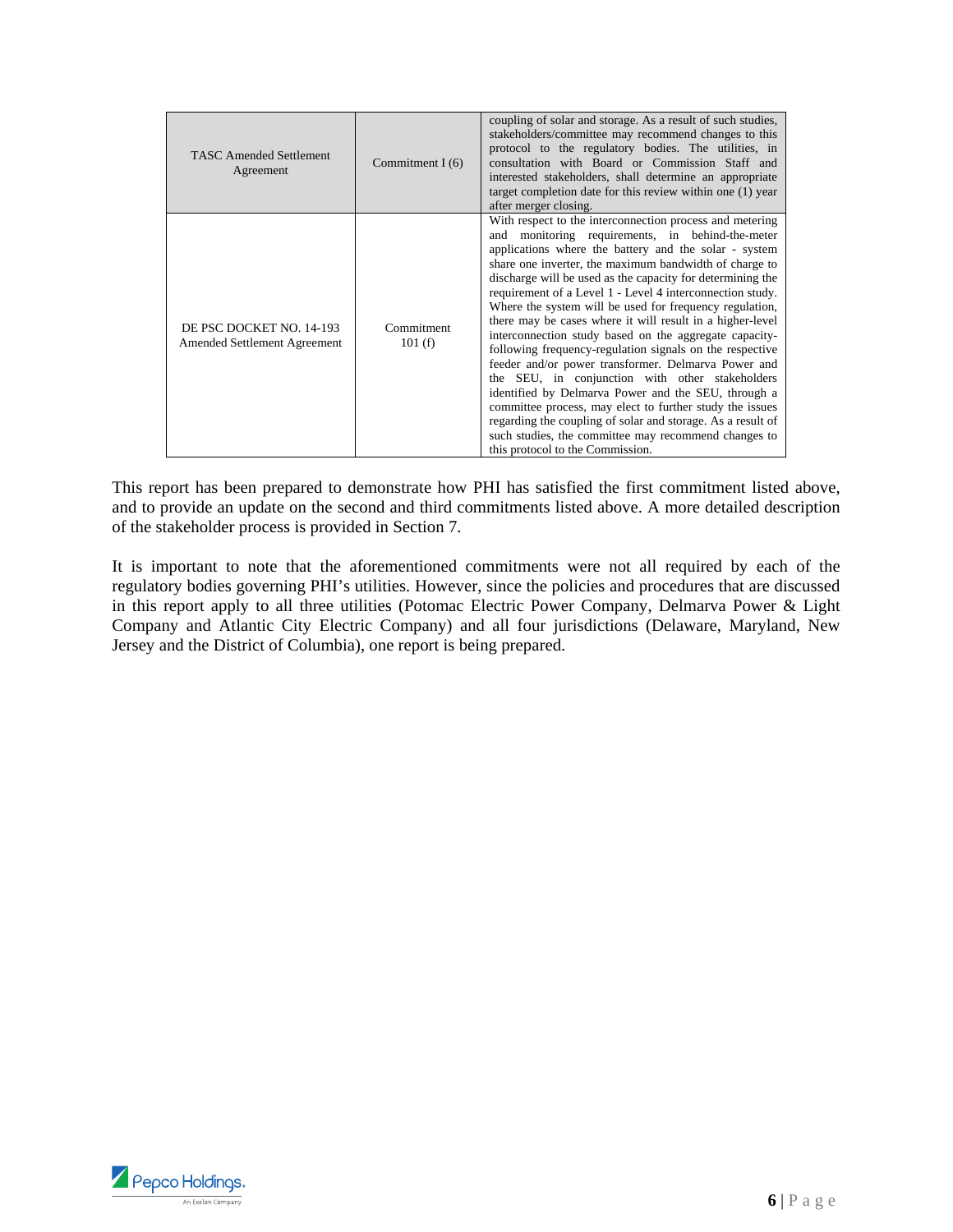## **3 Scope of this Report**

This report discusses the manner in which PHI takes into consideration existing and anticipated future distributed energy resources when developing its plans for the modification of and investment in the electric distribution system (consistent with the regulatory obligations to provide safe, reliable electric service to customers). It is important to note that the scope of this report is broader than PHI's merger commitments (i.e., the examination of behind-the-meter distributed generation required by the merger commitments versus the more encompassing definition of DERs discussed in this report). However, in order to improve its practices and shift towards an integrated planning process, PHI is evaluating and determining how to assess and incorporate the benefits of all DERs, inclusive of distributed generation, energy storage, energy efficiency and demand response. This report also discusses the actions that PHI has completed relative to the detailed stakeholder engagement process proposed in its June 21 Report, and provides a status update on the further study of the issues regarding coupled solar and storage.

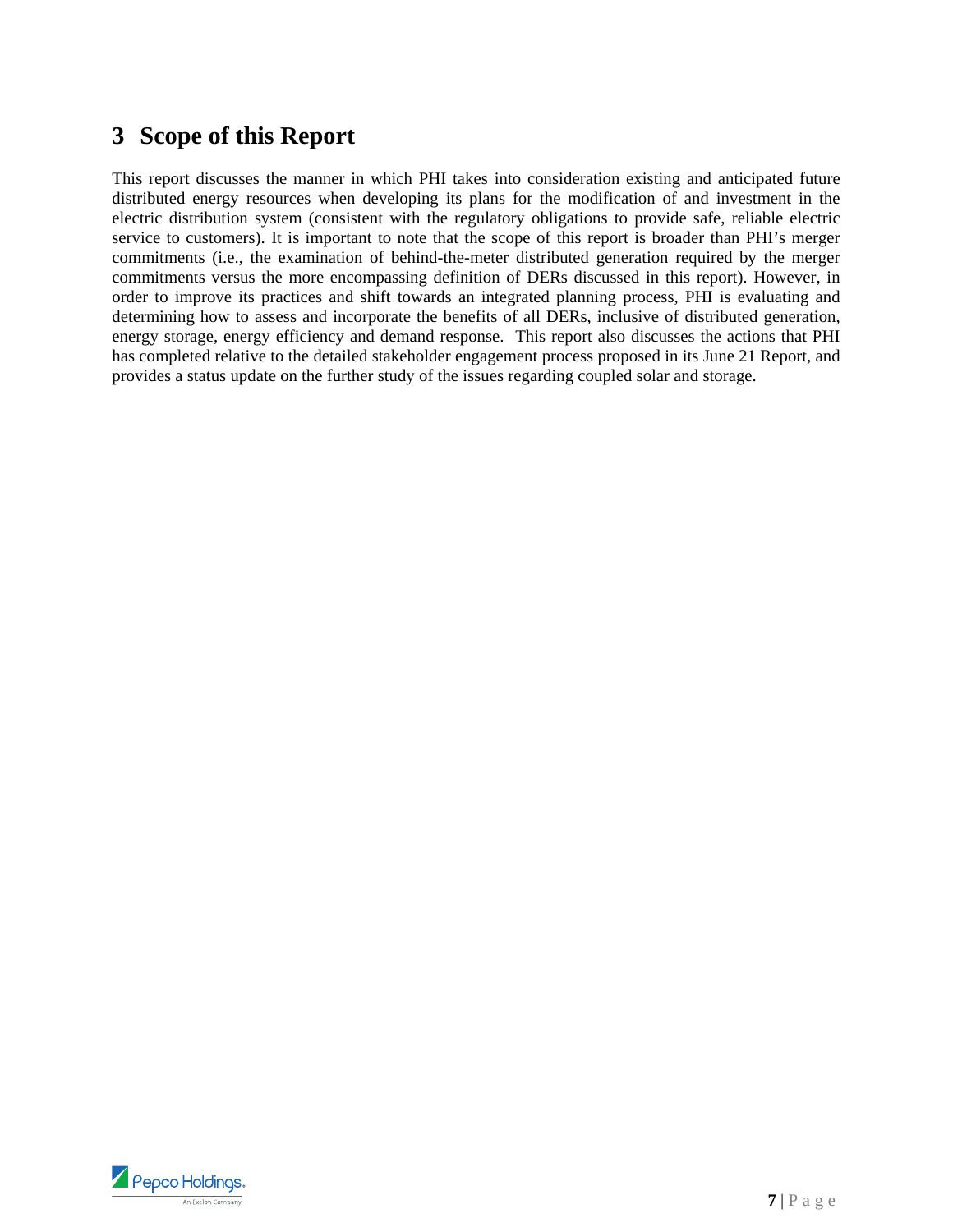## **4 Overview of Distributed Energy Resources in PHI's Service Territories**

There are a variety of DERs in operation in PHI's service territories, including distributed generation, energy efficiency programs, demand response programs, and to a limited extent energy storage devices. Collectively, these resources provide customers with the opportunity to reduce energy consumption (kilowatt-hours), reduce their maximum demand (kilowatts), and save money. In addition, some of these resources contribute to an overall reduction in the peak loadings on distribution system feeders, substation transformers, and substations ("distribution system components"). Such peak loading reductions can reduce the level of investment required in the distribution system.<sup>5</sup> An overall summary of the DERs in PHI's service territories is presented as Figure 1.

<sup>&</sup>lt;sup>5</sup> The degree to which each of these resources provides such a benefit will be discussed in this report in Sections 5 and 6.



l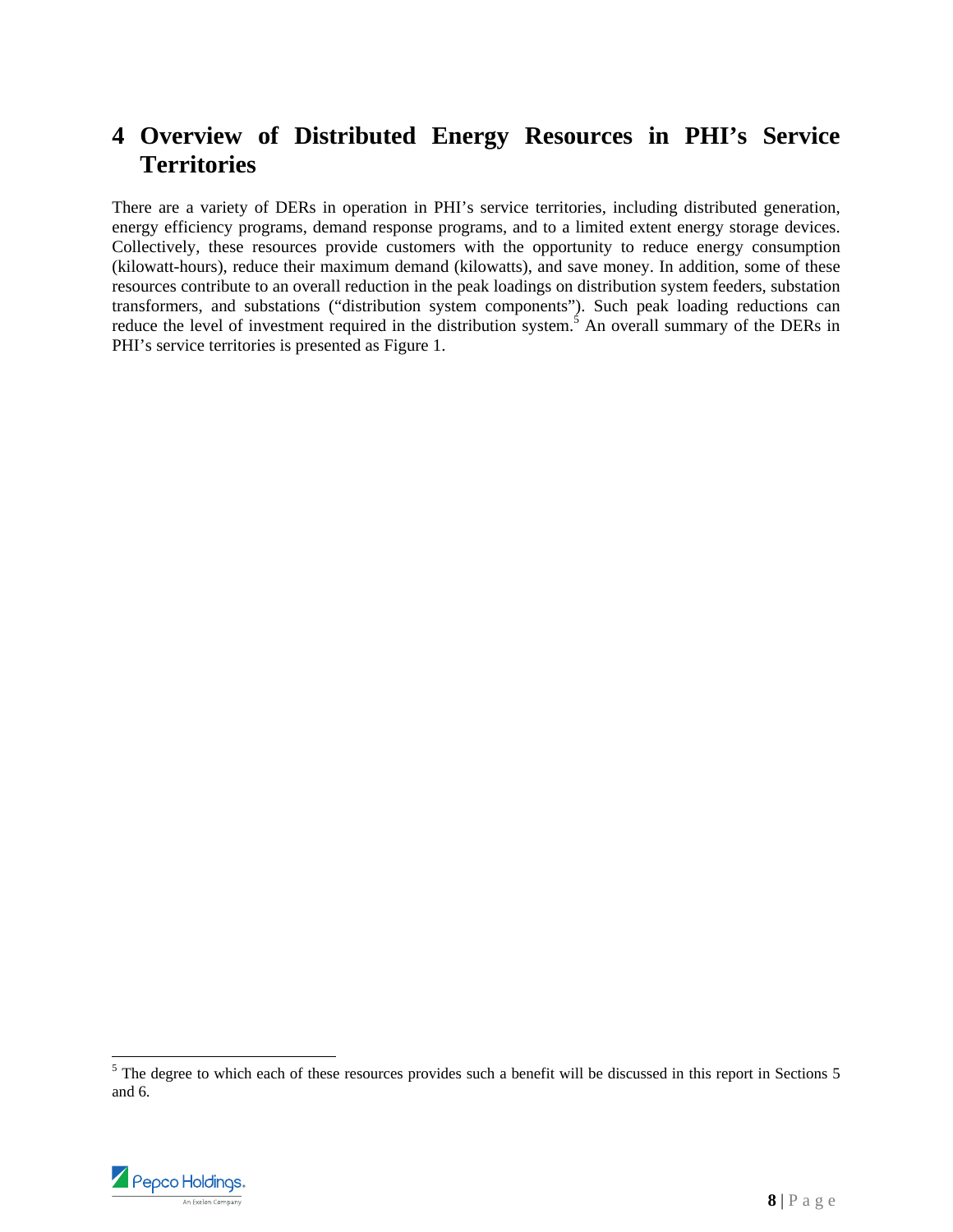| <b>Resource</b>                                                                                                                                                                                                                                                                                                    | <b>Description</b>                                                                                                                                                                                                                                                                                                                                                         |              |   |              | <b>DPL</b><br>DE | ACE |
|--------------------------------------------------------------------------------------------------------------------------------------------------------------------------------------------------------------------------------------------------------------------------------------------------------------------|----------------------------------------------------------------------------------------------------------------------------------------------------------------------------------------------------------------------------------------------------------------------------------------------------------------------------------------------------------------------------|--------------|---|--------------|------------------|-----|
| <b>Distributed Generation Resources<sup>6</sup></b>                                                                                                                                                                                                                                                                |                                                                                                                                                                                                                                                                                                                                                                            |              |   |              |                  |     |
| Photovoltaic (PV)<br>Distributed Generation                                                                                                                                                                                                                                                                        | Solar, inverter-based generation sources which includes systems<br>qualifying under net energy metering "NEM" tariffs, community<br>renewable energy facilities, and generators selling into the PJM market<br>that are interconnected with the distribution system. Such resources in<br>aggregate provide a generally predictable power output during daylight<br>hours. |              |   | $\checkmark$ |                  |     |
| Other Distributed<br>Generation                                                                                                                                                                                                                                                                                    | Renewable and non-renewable generators that have been deployed by<br>customers for various purposes, including to reduce energy<br>consumption, to reduce maximum demand, or to provide back-up<br>power (e.g., Combined Heat and Power (CHP), Fuel Cells).                                                                                                                |              |   |              |                  |     |
| <b>Energy Efficiency Resources</b> 7                                                                                                                                                                                                                                                                               |                                                                                                                                                                                                                                                                                                                                                                            |              |   |              |                  |     |
| Conservation<br><b>Voltage Reduction</b><br>$(CVR)^8$                                                                                                                                                                                                                                                              | Distribution feeder technologies and equipment used to dynamically<br>lower voltages on distribution feeders to create a reduction in customer<br>energy consumption.                                                                                                                                                                                                      |              |   |              |                  |     |
| <b>Energy Management</b><br>Tools (EMTs)                                                                                                                                                                                                                                                                           | EMTs allow customers to better understand their energy consumption<br>patterns and provides opportunities to save energy and decrease<br>monthly costs.                                                                                                                                                                                                                    |              |   |              |                  |     |
| <b>Residential Energy</b><br>Efficiency &<br>Conservation (EE&C)                                                                                                                                                                                                                                                   | Residential EE&C includes a suite of programs including lighting,<br>appliances, home check-up, ENERGY STAR, new construction,<br>HVAC, and low income programs.                                                                                                                                                                                                           |              |   |              |                  |     |
| Commercial & Industrial<br>Commercial and industrial programs include: multi-family, multi-<br>dwelling, small business, existing buildings, new construction,<br>Energy Efficiency &<br>retrocommissioning <sup>9</sup> and combined heat and power (CHP).<br>Conservation (EE&C)                                 |                                                                                                                                                                                                                                                                                                                                                                            | $\checkmark$ |   |              |                  |     |
| <b>Demand Response Programs</b>                                                                                                                                                                                                                                                                                    |                                                                                                                                                                                                                                                                                                                                                                            |              |   |              |                  |     |
| <b>Energy Wise</b><br>Direct load control program which allows PHI to cycle customer-level<br>Rewards (EWR)<br>A/C or heat pumps under three cycling options during "peak saving"<br>days" to decrease the demand for electricity. The program is dispatched<br>when the wholesale market experiences high prices. |                                                                                                                                                                                                                                                                                                                                                                            | $\checkmark$ |   |              |                  |     |
| Peak Energy Savings<br>Credit (PESC) <sup>10</sup>                                                                                                                                                                                                                                                                 | PESC is a form of dynamic pricing where consumers can save money<br>via a rebate for reducing consumption on peak demand days when the<br>wholesale market experiences high prices. PESC requires AMI in order<br>to be implemented.                                                                                                                                       |              | ✓ |              |                  |     |

#### *Figure 1: Summary of DERs in PHI's Service Territories (Demand Response, Energy Efficiency, and Distributed Generation)*



<sup>&</sup>lt;sup>6</sup> PHI broadly defines distributed generation to include the following six categories of resources: 1) Back-up generators, 2) NEM facilities, 3) Community Renewable Energy Facilities, 4) Qualifying Facilities, 5) Generators selling into the PJM wholesale market interconnected with the distribution system 6) Behind-the-meter generators that partially offset the customer's load but are precluded from exporting electricity to the grid. 7 EE&C programs can be administered by the utility or state approved organization.

<sup>&</sup>lt;sup>8</sup> Conservation Voltage Reduction programs have been deployed in Pepco Maryland and Delmarva Power Maryland. Moreover, CVR programs are under development in the District of Columbia, and it is anticipated that they will be first deployed in a limited roll-out similar to the program that was deployed in Maryland. Due to the lack of AMI in New Jersey to monitor customer voltages, there are currently no plans to implement Conservation Voltage Reduction in New Jersey. It is important to note that some customers in DC connected to cross-jurisdictional MD feeders have benefitted from CVR.<br><sup>9</sup> Retrocommissiong is the application of the commissioning process to existing buildings.

<sup>&</sup>lt;sup>10</sup> PESC was piloted in DC. To date, the District of Columbia Public Service Commission has not approved the implementation of dynamic pricing.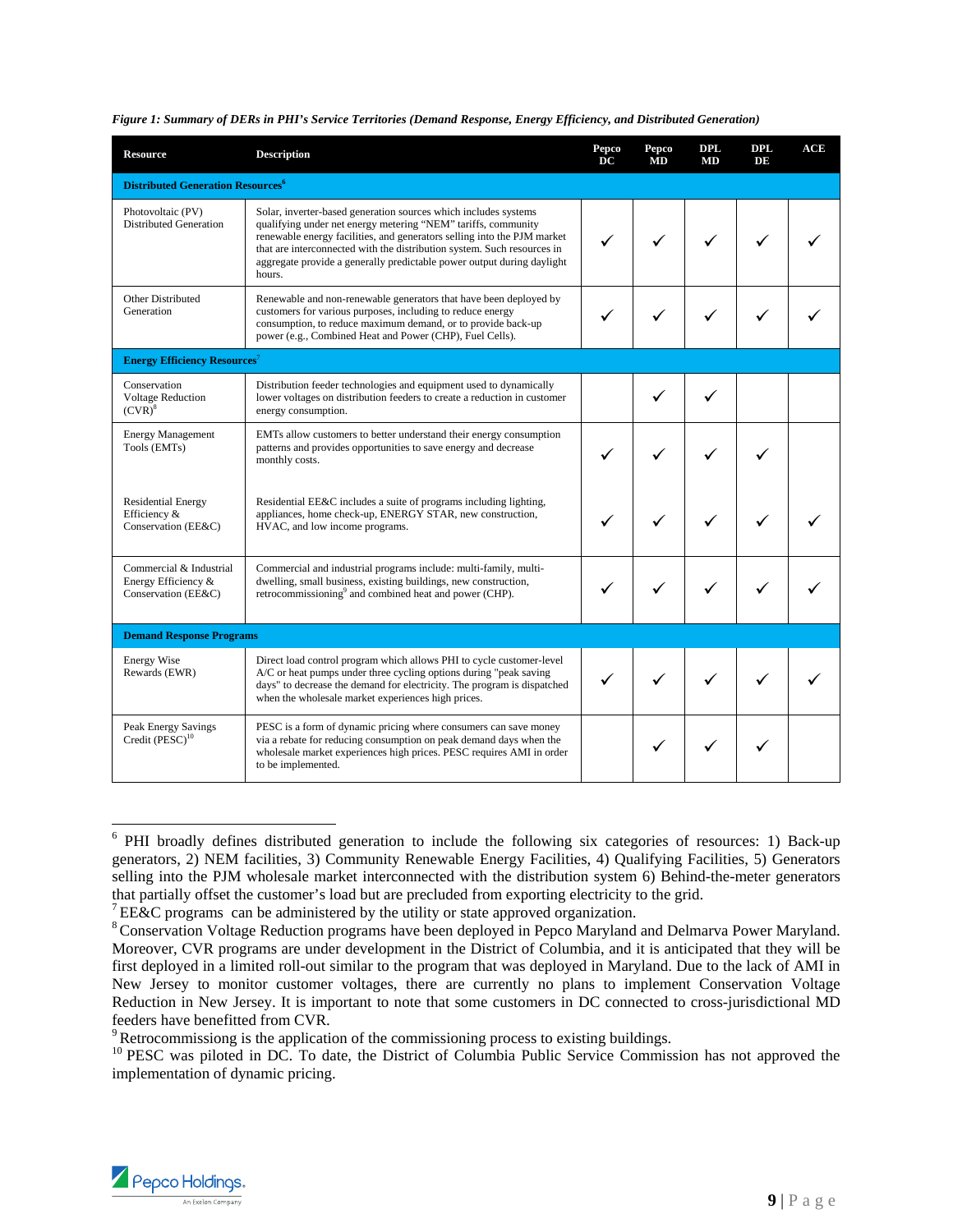| <b>PJM Demand Response</b> | Programs administered primarily by Energy Service Curtailment<br>providers which have an impact at the system/load zone level and are<br>not directly controlled or dispatched by PHI. |  |  |  |  |  |  |
|----------------------------|----------------------------------------------------------------------------------------------------------------------------------------------------------------------------------------|--|--|--|--|--|--|
|----------------------------|----------------------------------------------------------------------------------------------------------------------------------------------------------------------------------------|--|--|--|--|--|--|

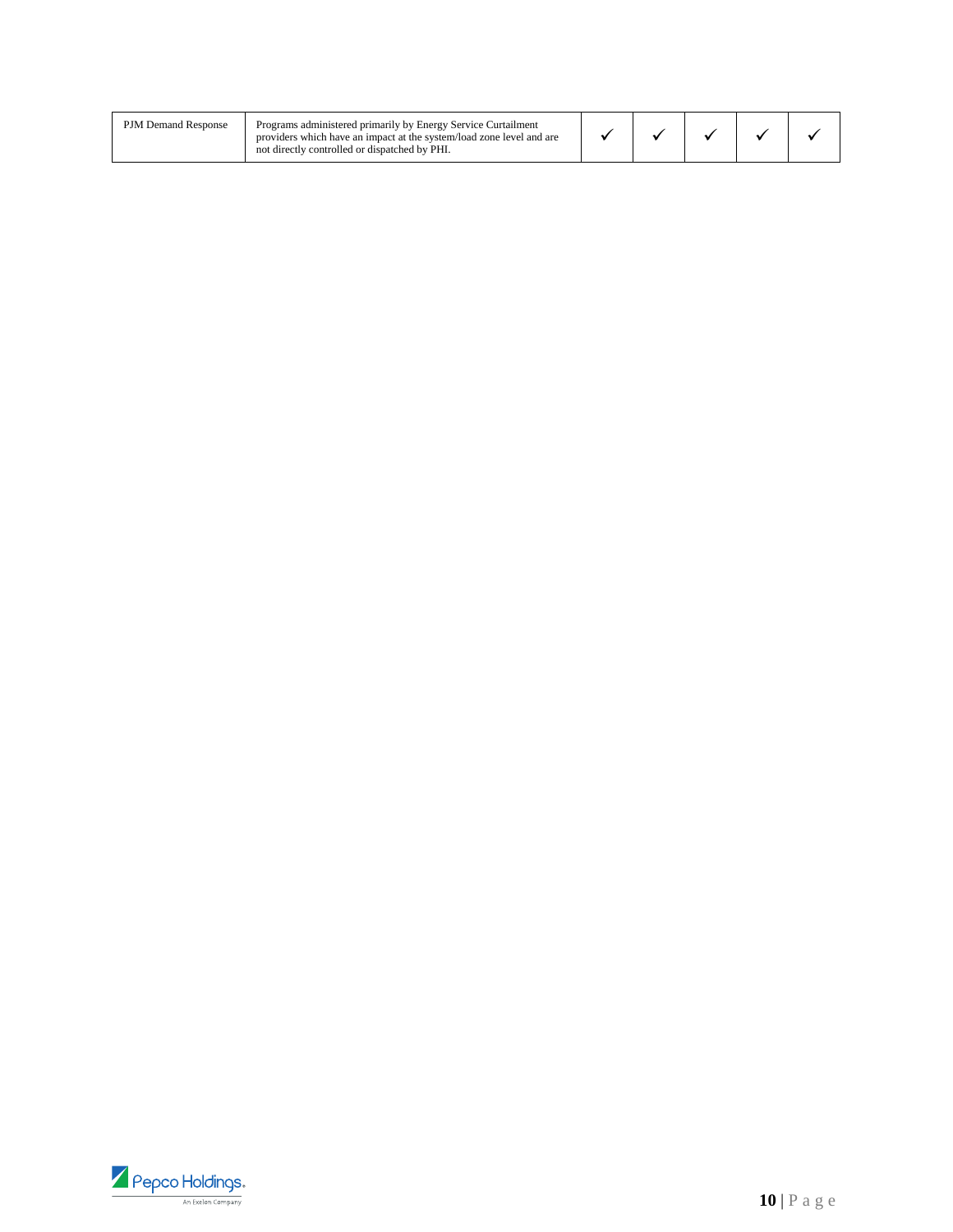## **5 Technical Background**

#### **5.1 Overview of PHI's Peak Load Planning Process**

PHI conducts an ongoing planning process to verify and ensure that each component of the distribution system will meet the capacity needs of customers moving forward. In doing so, PHI seeks to ensure that each distribution system component is adequately sized to reliably serve its maximum electrical power demand under different operating conditions,<sup>11</sup> and at the point in time of maximum annual demand from customers. Commonly referred to as "peak load," this maximum demand<sup>12</sup> is a single value (MVA) that varies in both magnitude and timing for each feeder, substation transformer, and substation on the system.<sup>13</sup>

The overall peak load planning process includes the following steps:

- 1) **Peak Load Forecasting** A forward-looking 10-year peak load forecast is developed and maintained for each distribution system component in order to plan for longer duration projects. In addition, a short-term forecast is developed in order to address the more frequent changes from new building construction and customer load growth that occurs across the distribution system. The peak load forecasting process also takes into account any reductions in load which may result from DERs.
- 2) **Analysis** Each distribution system component is assessed via an engineering process<sup>14</sup> to ensure that it can reliably meet future loading, as projected in the load forecast.
- 3) **System Recommendations** When and where PHI identifies the need to relieve load on a distribution system component, system recommendations are developed. These recommendations may consist of operational measures, cost-effective load transfers from one component on the system to another with sufficient capacity to receive that transfer, or more significant system upgrades or construction projects.

 $14$  The electric distribution system is large, and the analytical processes referenced herein are extensive. For instance, it takes 2-years for PHI to analyze the entirety of the distribution system, which upon completion begins again with new data for the latest seasonal peak loads actually experienced (versus forecasted). Each year a high-level review of major components is performed to identify any significant deviations from the last detailed review.



l

<sup>&</sup>lt;sup>11</sup> Distribution system components must be designed to not only operate under normal day-to-day system configurations, but also to operate with increased loading during contingency or emergency situations, which can arise as a result of outages and equipment failures.

<sup>&</sup>lt;sup>12</sup> Demand values are measured and recorded by PHI's supervisory control and data acquisition (SCADA) system, and these observed values serve as the foundation for the load forecasting process. The demand data obtained at the substation level are further enhanced by integrating AMI customer data (where deployed) with the SCADA data in order to develop load profiles for each feeder that previously could not be developed with only substation level data.<br><sup>13</sup> It is important to note that these individual peak loads are generally in close temporal proximity

whether hours or days apart, or within the same season (i.e., summer or winter). Also, the peak value is identified as the maximum load level that each component experiences within each hour that is being monitored.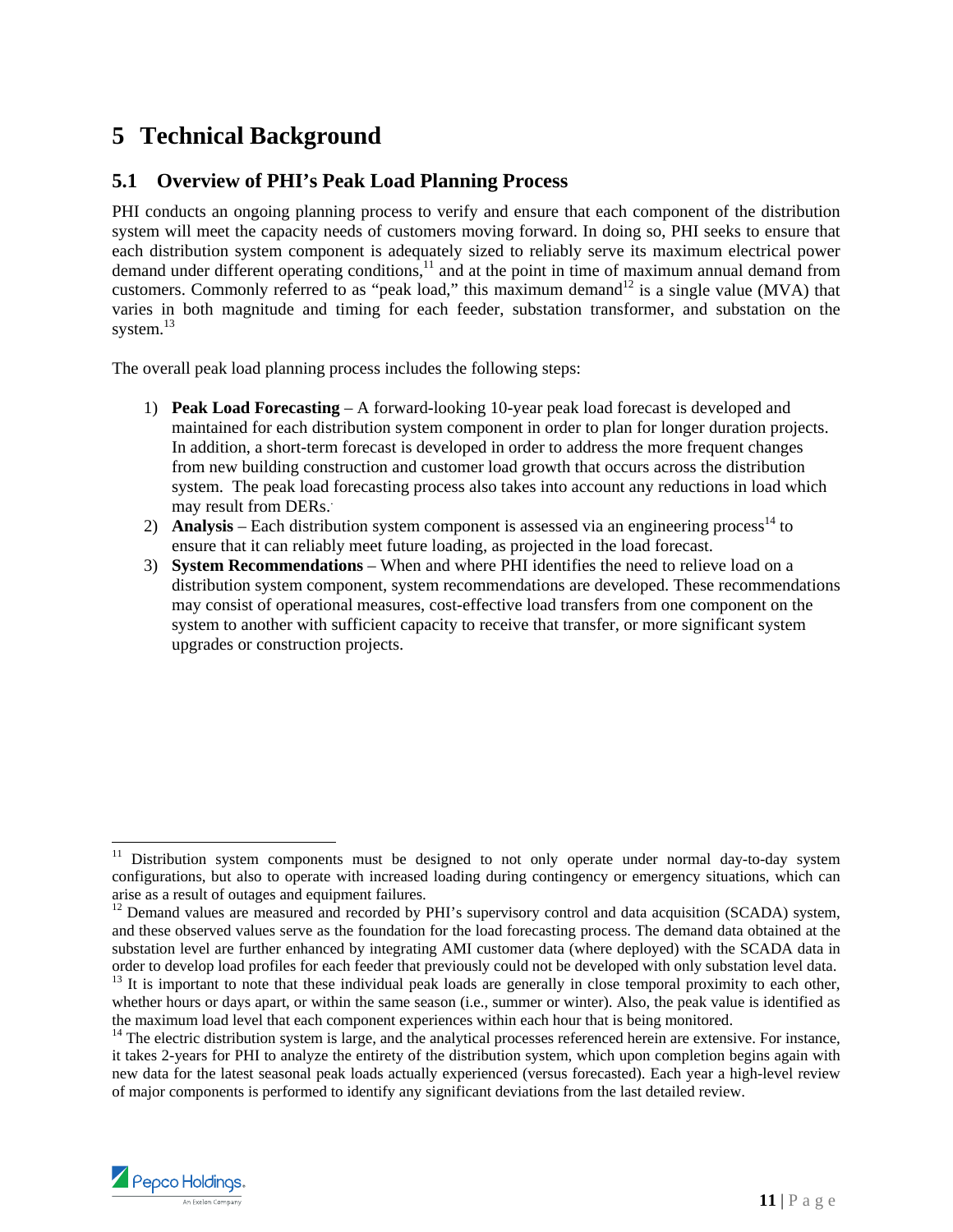This peak load planning process is depicted in the following chart:



#### **Peak Load Forecasting Process**

As described in Figure 2, the development of the peak load forecast is the first step in PHI's distribution system planning process. The development of the forecast is a critical step, because it has an impact on the outcomes of each subsequent step in the process, and ultimately, the timing and magnitude of the investments in the distribution system made by PHI.<sup>15</sup> This section provides additional details on the analytical processes PHI employs to develop its peak load forecast and the way in which DERs are incorporated into these processes.

It is important to note that PHI must create more than just one peak load forecast. In fact, it creates many – one for each distribution feeder, individual substation transformer, and substation on its system. The creation of peak load forecasts for each distribution system component is needed to ensure that both individual system components are sized appropriately, and that the system as a whole will perform as it should.

#### *Short‐Range and Long‐Range Peak Load Forecasts*

The peak load forecast is comprised of a short-range forecast for future years 1-3 and a long-range forecast for future years 4-10. This short-term forecast also serves as the basis for the development of the longer term 10-year plan. The former is a detailed, "bottom-up" analysis of historical peak load data, projected new load growth and energy reduction initiatives. The latter is a higher-level and "top-down" trending effort based on the PJM (the regional transmission operator or "RTO" responsible for maintaining the stability of the transmission system) system peak load forecast. The short-range forecast is generally formulated in accordance with the calculation detailed in Figure  $3<sup>16</sup>$ 

<sup>&</sup>lt;sup>16</sup> Specific circumstances may merit variations in this calculation process.



1

<sup>&</sup>lt;sup>15</sup> Consistent with PHI's regulatory obligations to provide safe, reliable electric service to its customers.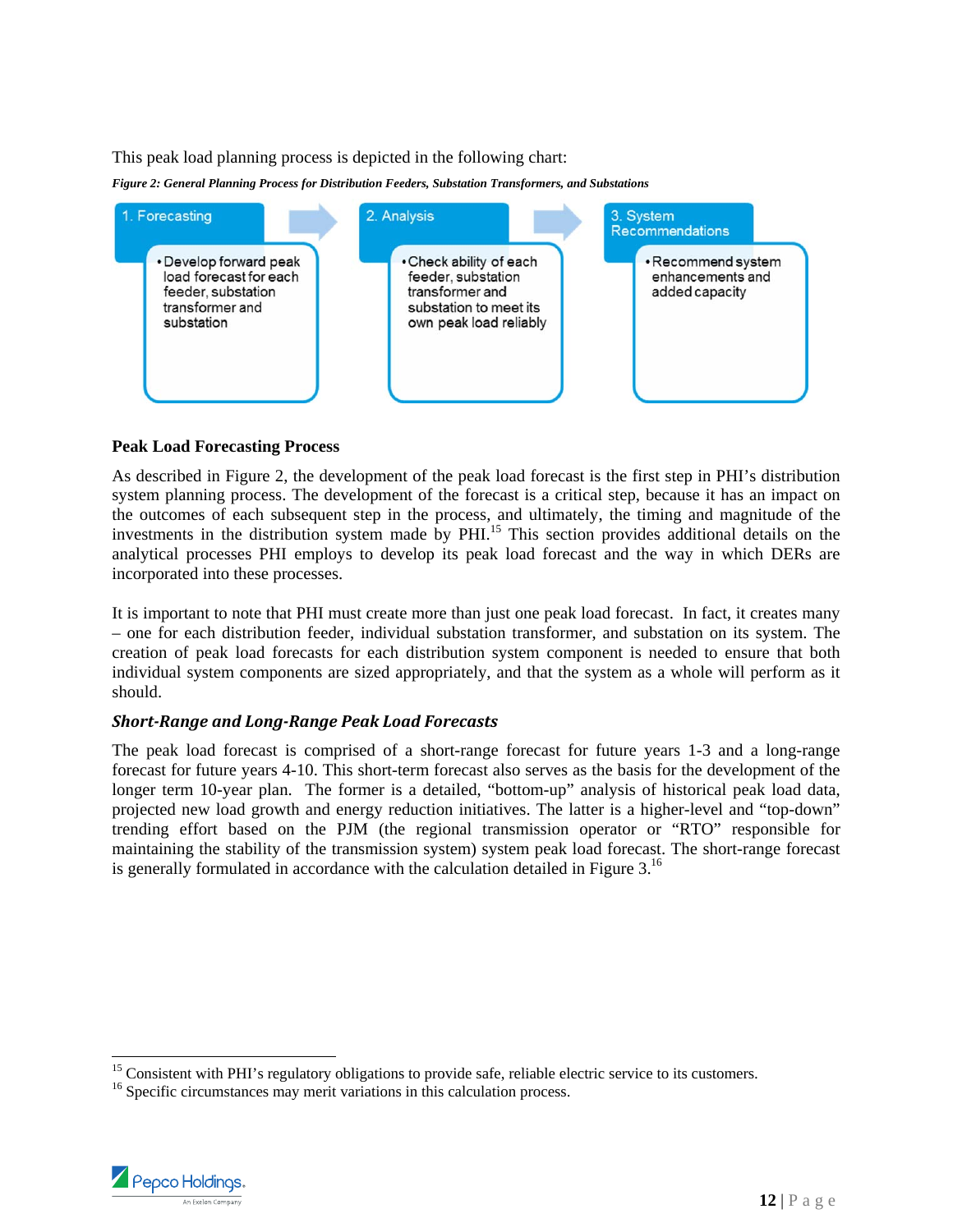*Figure 3: General Process for Creating Distribution Feeder, Substation Transformer, and Substation Short-Range Forecasts* 



For the purposes of this report, terms are defined as follows:

- **Analyzed Historical Peak Load**  This value serves as the base value from which future projections are calculated. This value is most often derived for each distribution system component by taking its actual historical peak  $load<sup>17</sup>$  in the hottest year within the last ten years,18 and adding to it the incremental load changes (i.e., new loads, load transfers and load reductions from DERs) that have occurred between that hottest year and the year prior to the current year.<sup>19</sup>
- **New Load** This represents additional new load that is anticipated to come online as a result of new building or development activities. At times and in some areas of PHI's service territories, this value may be negative such as when an existing customer facility closes. New loads are added at the anticipated level of load that PHI expects a building of the same size and energy use would add to the distribution system.
- Load Transfers These are projects that PHI conducts to utilize available capacity in one portion of its distribution system to help meet a projected capacity shortfall in another part of

 $19$  On occasion, this method will result in a value that is less than the peak load encountered in the year prior to the current. This may occur because actual load growth on a feeder is greater than what PHI would arrive at through its calculation (i.e., the addition of new load only from new build). In such cases, PHI will use the actual peak load (i.e., via SCADA and AMI readings) from prior years as the Analyzed Historical Peak Load, to ensure that it is planning the distribution system to meet its maximum load requirement.



l

 $17$  As recorded within the SCADA and AMI systems.

<sup>&</sup>lt;sup>18</sup> PHI plans to the hottest year in the last 10-years to develop its peak loads for each distribution system component in the short-term load forecast. PHI uses the 90/10 forecast produced by PJM as the basis of its long-range growth forecast in order to ensure that each utility has adequate system capacity to meet area load needs during seasons with extremely hot weather. The 90/10 forecast is produced by PJM to depict peak loading that has a 10 percent probability of occurring in any given year. For capturing peak historical loadings, PHI's methodology uses actual load readings for each component during years of extreme (one in ten year) weather. For years when less than extreme weather occurs, PHI uses the load of the latest extreme summer, making adjustments to the load to account for prospective new businesses (PNBs), load transfers, DERs and other factors. By employing this historical loading methodology, PHI can seamlessly transition from the historical loads used to develop its short-term plan to the longterm forecast using the PJM 90/10 loads as the basis for the trend in growth. This process also assures that no peak load used for future planning is more than 10 years old.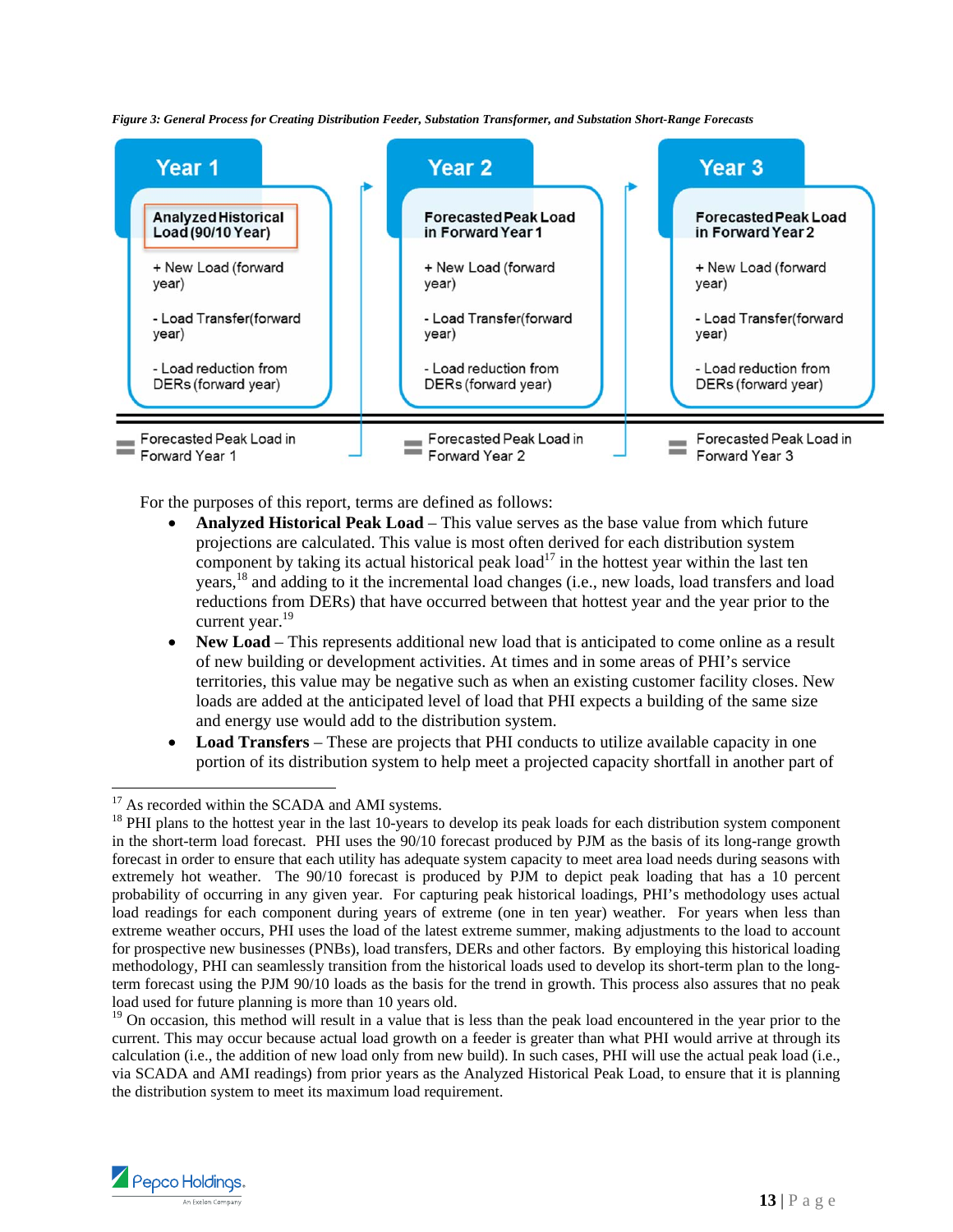the system. Such projects may include rerouting feeders from one substation or another or transferring a portion of one feeder to another feeder. These types of projects occur seasonally on the distribution system and are a way of managing load without undertaking more expensive upgrades or construction. Such projects are planned ahead of time and have an impact on the forecast in future years, and are thus accounted for in the process. It is important to note that these are permanent redistributions of load that must not cause a total projected load to exceed the normal rating of the component, as opposed to the contingency load transfers which occur during outages to help sectionalize and restore customers' service and can result in a component operating up to its emergency rating.

 **Load Reductions from DERs** – Distributed energy resources may, depending on their operation, reduce peak load. Whether or not these resources reduce peak load depends on the coincidence of the resource with the time of peak load on a particular distribution system component. The degree to which a DER contributes to a reduction in peak load depends on its output (which may be variable) and its contribution to total load at the time of peak load.

#### *Long‐Range Forecast*

Upon completion of the short-range forecast, PHI then completes the long-range forecast for years 4-10. PHI's process for completing the long-range forecast generally occurs via the following steps:

- 1) PHI first conducts a trending of the short-range forecast beyond its duration (within years 1-3) and into the window of the long-range forecast (years 4-10).
- 2) PHI then adjusts this trending of peak load for each feeder, substation transformer, and substation for larger-scale system changes and factors that are known to be planned within the long-range forecast window. These changes may include considerations such as major long-term redevelopment initiatives within a geographical area.
- 3) Finally, PHI adjusts the projected year-by-year long-range peak load growth on each distribution system component such that the growth rate of the system-level peak load of PHI's long-range forecast is reconciled with the rate of growth within the corresponding PJM long-range load forecast.20 The following paragraphs provide further elaboration on this point.

PHI reconciles the growth rate of its long-range forecast with PJM's 90/10 long-range forecast to ensure consistency across the planning process of the entirety of the power delivery system, inclusive of the distribution system under PHI's purview and the transmission and generation systems under PJM's purview.

PHI must plan for the reliable operation of each feeder, substation transformer, and substation at its individual peak load (MVA). These individual equipment peak loads generally do not coincide with one another, and are thus generally referred to as being "non-coincident" peaks. Moreover, the sum of individual non-coincident equipment peaks generally exceeds the peak load demanded of the collective whole at any given time. In other words, PHI must plan for its "non-coincident" peaks for each component of the distribution system while PJM must plan for the coincident peak that the transmission system is required to serve.

An example of this is presented below, which compares the historical PJM system peak with various PHI operating company peaks, and the non-coincident peaks of a sample of substations – all of which have different hours at which peak loading occurs. Therefore, PHI's non-coincident peak forecast will

 $20$  In addition, PHI will work with PJM to evaluate any impacts that the growth of DERs may have on the stability of the distribution system in its service territories. PHI will evaluate the impacts of these resources in tandem with other ongoing PJM changes which are expected to affect the PJM markets.



-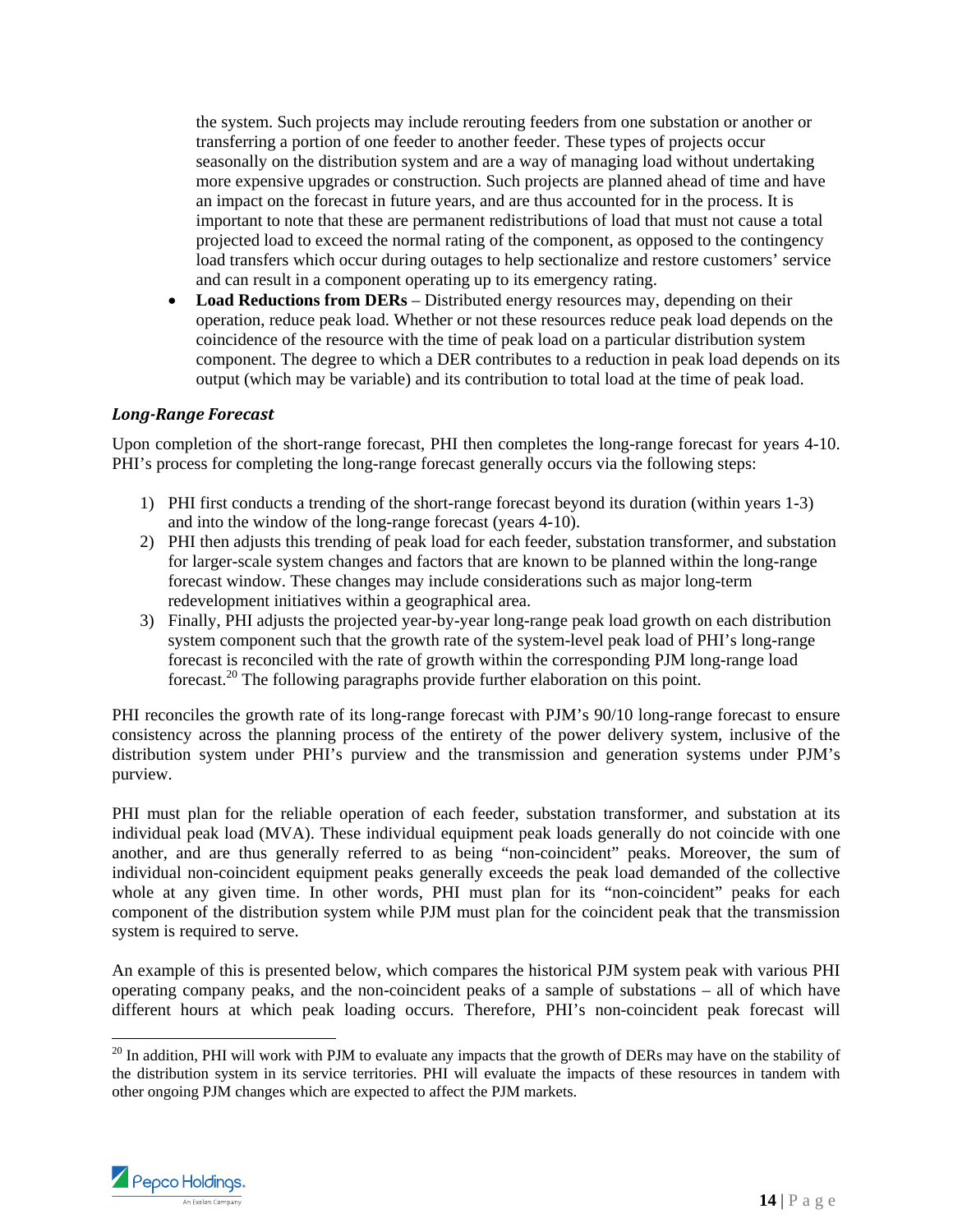consistently be higher than the PJM coincident peak forecast.

| <b>PJM Coincident Peak</b> | <b>PHI Coincident Company Peaks</b> | <b>Peak Hour</b> | <b>PHI Non-Coincident Substation Peaks (sample)</b> | <b>Peak Hour</b> |  |
|----------------------------|-------------------------------------|------------------|-----------------------------------------------------|------------------|--|
|                            |                                     |                  |                                                     |                  |  |
|                            |                                     |                  | Northeast #212                                      | 12:00            |  |
|                            |                                     |                  | Harvard #13                                         | 18:00            |  |
|                            |                                     |                  | O Street #2                                         | 13:00            |  |
|                            |                                     |                  | Alabama Ave. #136                                   | 16:00            |  |
|                            |                                     |                  |                                                     |                  |  |
|                            |                                     |                  | Montgomery Village Sub. 56                          | 18:00            |  |
|                            |                                     |                  | Sligo Sub. 9                                        | 12:00            |  |
|                            |                                     |                  | Riverdale Sub. 4                                    | 15:00            |  |
|                            |                                     |                  | Green Meadows Sub. 97                               | 19:00            |  |
|                            |                                     |                  |                                                     |                  |  |
|                            |                                     |                  | Darley Rd 12 KV                                     | 17:00            |  |
| 17:00                      |                                     |                  | Faulk Rd                                            | 14:00            |  |
|                            |                                     |                  | Christiana                                          | 13:00            |  |
|                            |                                     |                  | Edgemoor                                            | 15:00            |  |
|                            |                                     |                  |                                                     |                  |  |
|                            |                                     |                  | Bozman                                              | 16:00            |  |
|                            |                                     |                  | Cambridge                                           | 15:00            |  |
|                            |                                     |                  | East New Market                                     | 16:00            |  |
|                            |                                     |                  | Kings Creek                                         | 14:00            |  |
|                            |                                     |                  |                                                     |                  |  |
|                            |                                     |                  | Sea Isle                                            | 17:00            |  |
|                            |                                     |                  | Tabernacle                                          | 15:00            |  |
|                            |                                     |                  | Dacosta                                             | 16:00            |  |
|                            |                                     |                  | Churchtown                                          | 7:00             |  |

|  | Figure 4: Comparison of PJM Coincident Peak, PHI Company Peaks and PHI Non-Coincident Substation Peaks |
|--|--------------------------------------------------------------------------------------------------------|
|  |                                                                                                        |

*Note: ACE and Pepco SCADA data is from 2011, Delmarva SCADA data is from 2012 (2011 data is not available).* 

#### **Feeder, Substation Transformer, and Substation Analysis Process**

Once the peak load forecast is completed, PHI analyzes the capabilities of each distribution system component to ensure that it can reliably meet its forecasted peak loads. Planners use the PNB and DER information gathered in the load forecasting process along with historical AMI customer load data, SCADA and electrical configuration information from PHI's geographic information system (GIS) to model each feeder in its power flow analysis software. From this analysis, predicted system violations such as low voltage and thermal overloads are identified and resolved through the system recommendations process.

#### **System Recommendations Process**

Upon completing its analysis process, PHI considers the specific predicted system violations to develop recommended actions, which may consist of:

- 1) **Operational measures** Resetting relay limits, conducting phase balancing, or other measures
- 2) **Load transfers** Conducting field switching to transfer load from a higher loaded feeder to a lower loaded feeder
- 3) **Short-range construction projects** Feeder extensions, installation of capacitors or voltage regulators, reconductoring
- 4) **Long-range construction projects** New feeder extensions, new substation transformers or entirely new substations

Once the recommended actions are identified, an area plan containing construction recommendations is issued.

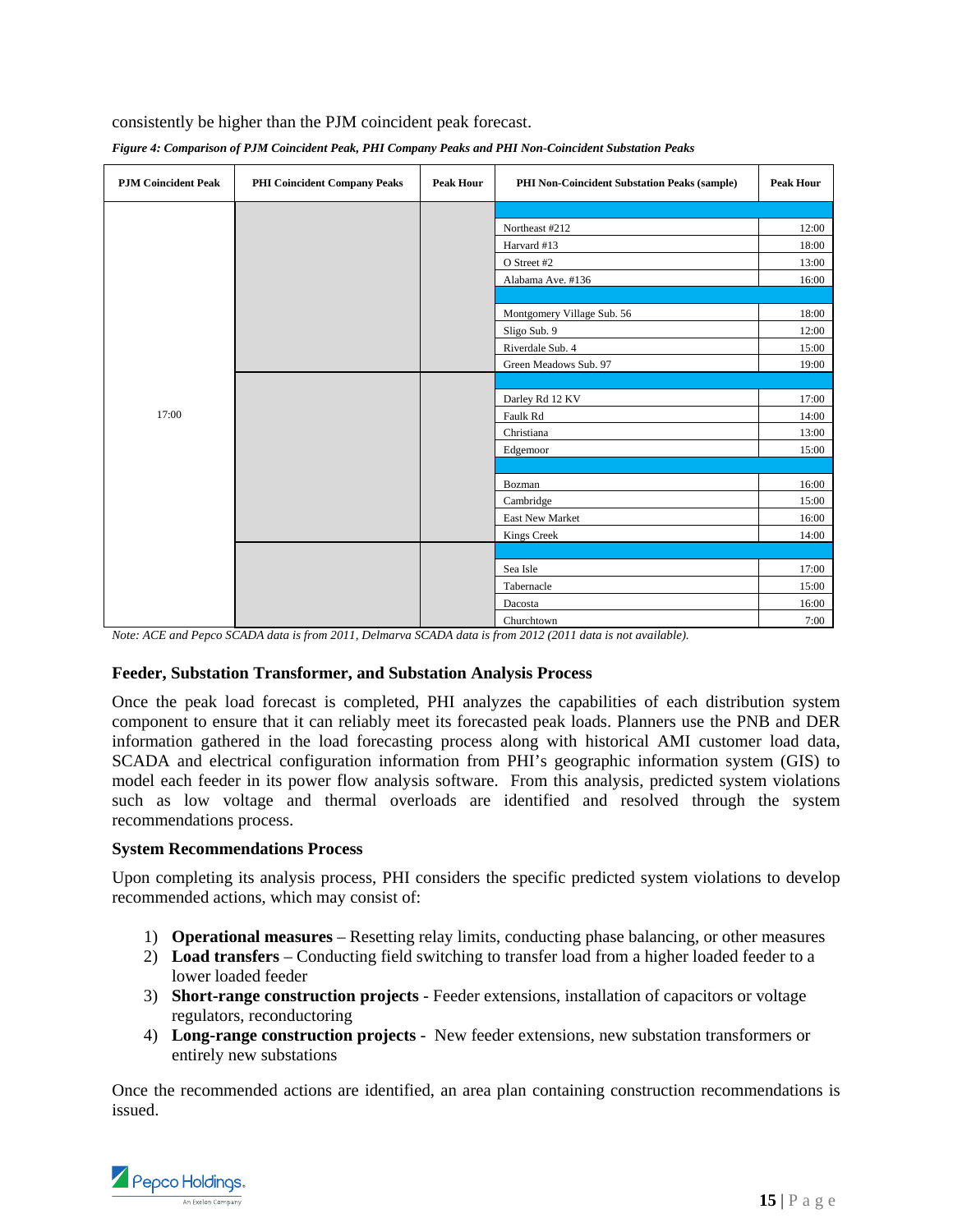#### **5.2 Factors Guiding the Consideration of DERs in PHI's Peak Load Forecast**

DERs are considered in the peak load forecast, and are therefore reflected in the entirety of the distribution planning process which follows. Whether or not a DER is counted as providing a peak load reduction depends on the availability of that resource during the peak load time for the component of the distribution system being assessed. The magnitude of impact of a DER to be counted toward reducing load depends on the level to which that resource can be relied upon to provide a load reduction at that specific point in time when the peak load will occur on the component being assessed.

#### **Availability of a DER at the time of Peak Load**

A DER may or may not be available or in operation at the time of distribution feeder, substation transformer, or substation peak load. This is an important factor that has an impact on how the resource is considered in the peak load forecast, and ultimately the entirety of the planning process. The examples below illustrate some of the potential scenarios to be contemplated when incorporating DERs in the planning process:

- A customer completes an energy efficiency upgrade consisting of the installation of a new energy efficient air conditioning unit in place of an old unit – this would result in a permanent load reduction, and thus this DER (the EE upgrade) would be fully available at the time of peak load on the distribution feeder, substation transformer, and substation from which this customer is provided service, and would thus be considered a resource that reduces peak load on these components.
- An industrial customer installs a large diesel generator, which is run on occasion to supplement the customer's energy usage at the time of the customer's maximum energy demand, which occurs seasonally in mid-spring, and not in the summer when the local distribution system experiences a peak load. Therefore, the diesel generator would not be a resource toward reducing peak load on the distribution feeder, transformer, and substation from which this customer is provided service.
- Several customers install small scale residential solar systems on their roofs. In a given area, these DERs would be considered available at the time of peak load on the distribution feeder, substation transformer, and substation from which these customers are provided service. The total percentage of nameplate capacity considered to be available can be determined using a backcasting<sup>21</sup> analysis which relates the hourly capacity factor<sup>22</sup> of the DERs, the hour of the peak load on the component, and the total nameplate capacity on the component.
- A commercial developer installs a utility-scale battery system on a distribution feeder that is discharged during peak load periods on the transmission system. Therefore, most likely this would not be a resource counted toward reducing peak load on the distribution feeder, substation transformer, and substation from which this customer is provided service, because distribution system peaks do not necessarily coincide with the peak load on the transmission system.

In order to be considered as a planning resource, a DER must be "firm." In other words, it must be available at the time of peak load. PHI system planning criteria dictate that a DER is considered firm and is thus a dependable resource for peak planning purposes, if it is available (or coincides) 95% of the time with the peak on whichever component of the distribution system is being evaluated (feeder, substation transformer, or substation).

<sup>&</sup>lt;sup>22</sup> Capacity Factor is defined as the average power generated for a specified period of time divided by the rated nameplate power of the generating asset.



-

 $^{21}$  For additional details on the backcasting process, see Appendix 1.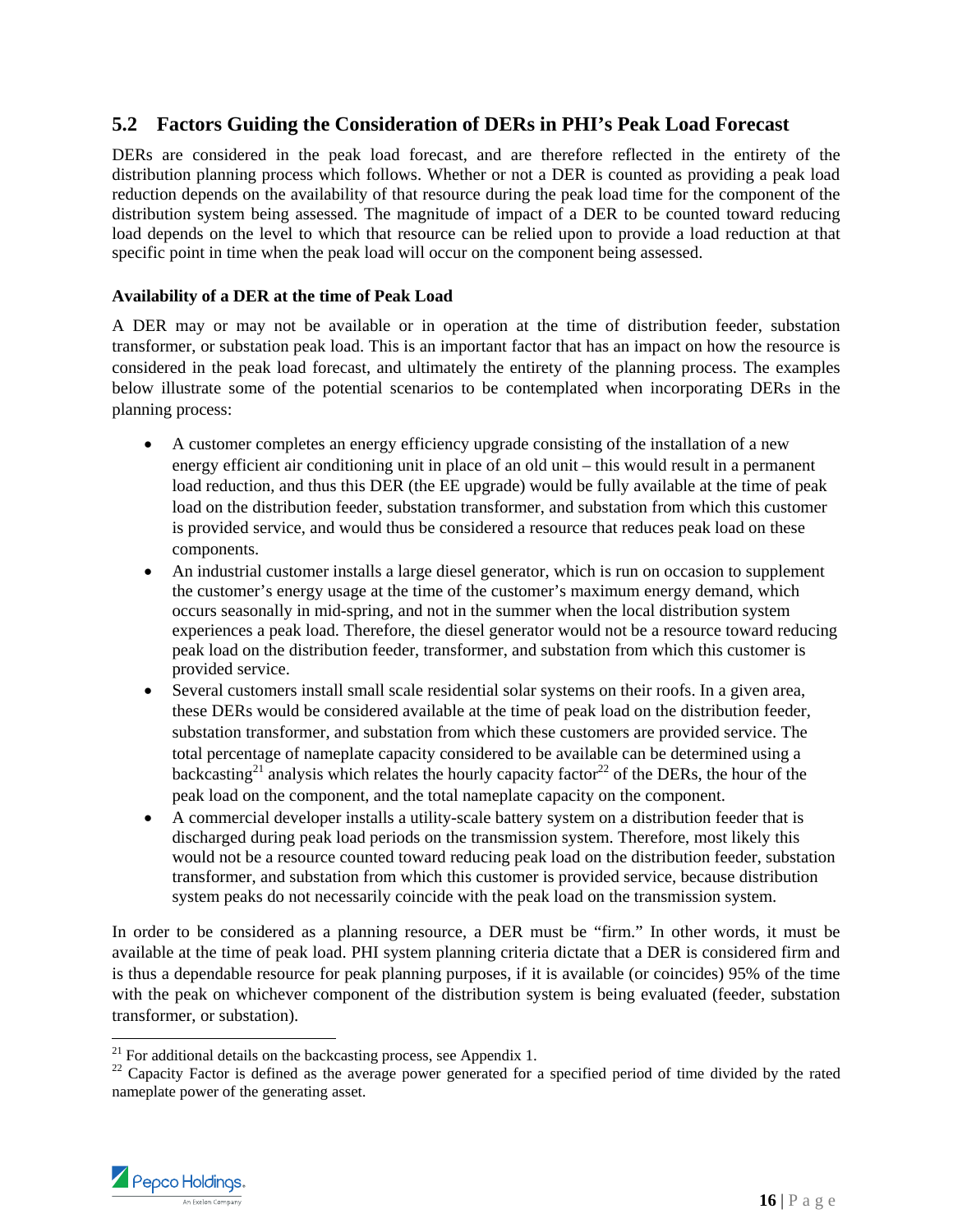Planners, however, must also consider the consequences to the system when the DER is not available such as after restoration from a momentary or sustained power outage. For example, current industry standards and local electric codes mandate that all inverter-based systems (e.g., solar PV) automatically disconnect from the utility feeder upon loss of power.<sup>23</sup> When the feeder is reenergized, loading observed on that feeder is now the full load without the reduction from the solar generation until the inverters reconnect the customer PV back to the distribution system, which generally occurs after a minimum of five minutes. For planning purposes, the reduction from solar PV is added back into the loads of each distribution system component and those loads are compared to the emergency capacity ratings of the feeders and substation transformers and to the firm capacity rating of the substation. This ensures that PHI maintains adequate capacity during times when customer generation is unavailable, consistent with its regulatory obligation to provide safe, reliable electric service. Actions to be taken by the planners as a result of this analysis will depend on which component is overloaded and what actions that can be taken to mitigate the overload until the solar PV systems begin to generate and reduce customer net loads. For example if the only overload that exists is at the substation level, then restoration can be performed in stages to mitigate the risk of an overload and no further system enhancements would be needed.

Planners also consider the effects of distributed generation being offline during an outage event when automatic sectionalizing and restoration (ASR) schemes are operated through automated inline and tie switching devices. These ASR schemes are designed to automatically operate in order to isolate a fault during a feeder outage event and restore as many customers as possible. During the outage event, it is anticipated that all distributed generation on the affected feeder will have tripped off due to loss of utility power. Planners must analyze the potential transfers<sup>24</sup> to examine if the receiving feeder/substation transformer/substation can handle the extra load being transferred to it through automated switching. Planners design ASR schemes to maximize the amount of time during the year that there is adequate capacity to back-up an adjacent feeder.

#### **Magnitude of Impact (kW) of a DER at the time of Peak Load**

While some resources which meet the firm criteria are considered permanent load reductions (e.g., CVR, EMTs and other programmatic energy efficiency) additional analysis is required for other types of DERs to calculate the magnitude of the impact of the resource. This is particularly evident for variable generation sources such as solar PV. Over the course of a 24 hour period, hourly production of solar PV can range from 0% to 100% of nameplate capacity. Therefore, calculating the magnitude of the impacts requires considering several pieces of related information:

- 1) Actual or simulated production of the resource (in the case of DG without dedicated metering and telemetry, a backcasting process is used to simulate production based upon conditions in a representative area)
- 2) The amount of nameplate capacity of the DER interconnected to a distribution system component
- 3) The hour and magnitude (MVA) of the peak for the distribution system component being evaluated

1

 $24$  The total load to be transferred would be equal to the load that existed just prior to the outage plus the total available PV generation on the circuit. Once all load is transferred and customers are restored to service, the solar PV systems will be restored and load will be reduced to pre-outage levels.



 $^{23}$  IEEE 1547.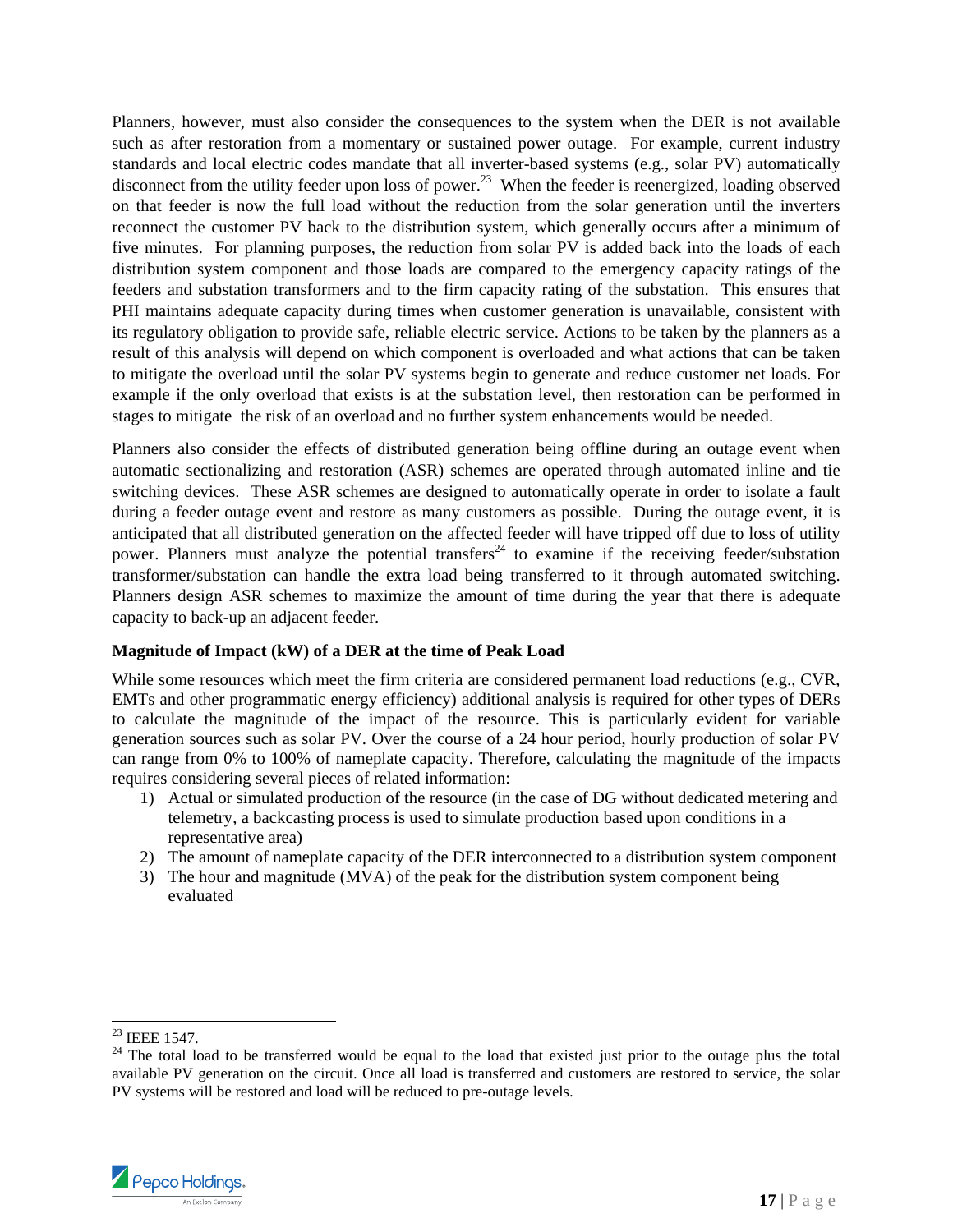| Pepco<br>MD      |                | 7.0  | 15:00 | 1089 | 42% | 457 |
|------------------|----------------|------|-------|------|-----|-----|
| Pepco<br>DC      | $\overline{2}$ | 8.3  | 19:00 | 278  | 2%  | 5.6 |
| <b>DPL</b><br>MD | 3              | 14.4 | 15:00 | 119  | 59% | 70  |
| <b>DPL</b><br>DE | $\overline{4}$ | 24.4 | 18:00 | 1263 | 12% | 152 |
| ACE              | 5              | 10.4 | 16:00 | 2025 | 48% | 972 |

*Figure 5: Example of Calculating Magnitude of Impact for Solar PV on Select Distribution Feeders* 

<sup>&</sup>lt;sup>25</sup> "Active" PV capacity as of August 1, 2016.<br><sup>26</sup> Capacity factors derived from average hourly summer production for June 1, 2015 through August 31, 2015.



l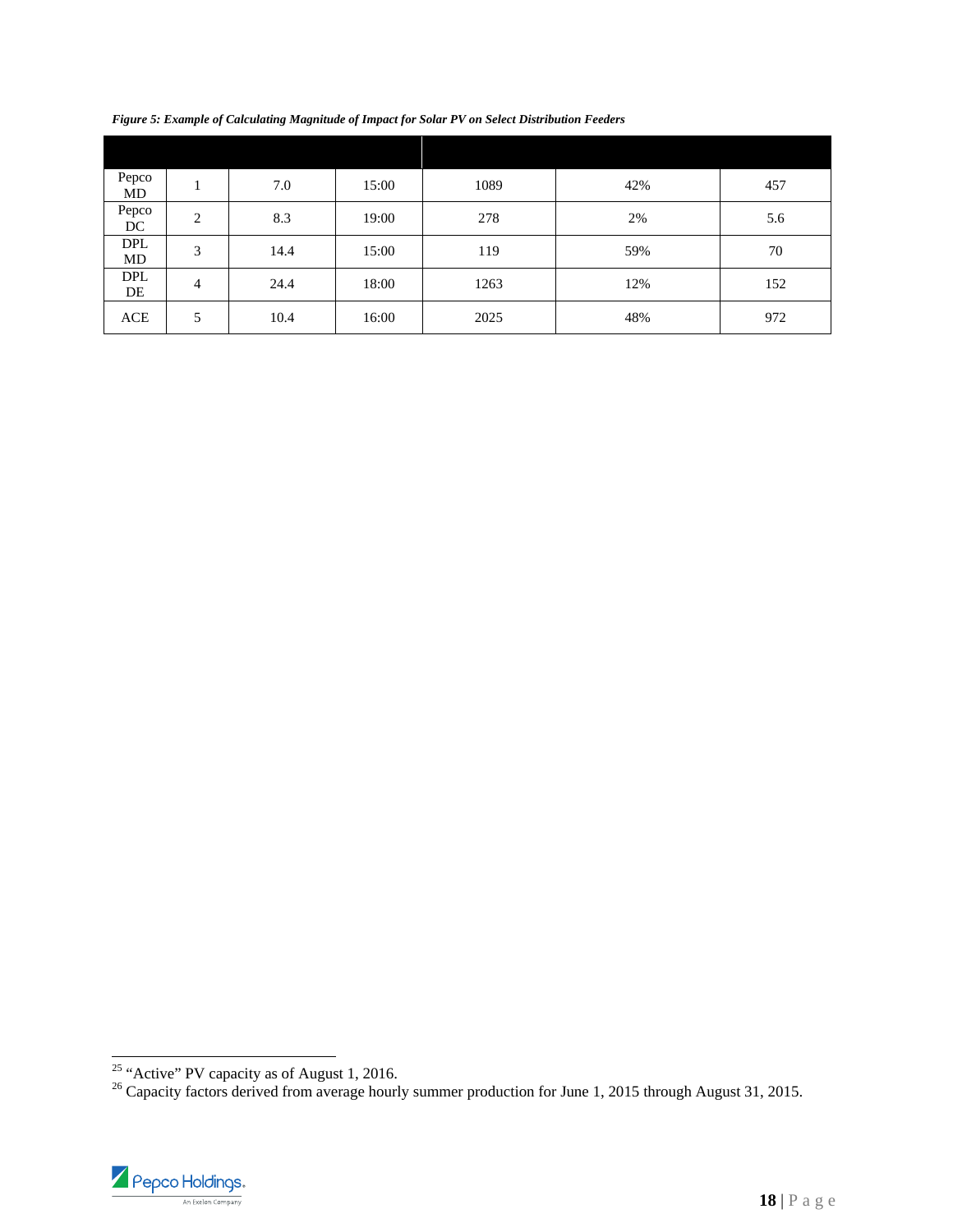## **6 Consideration of Specific Distributed Energy Resources in PHI's Peak Load Planning Process**

#### **6.1 Demand Response Programs**

There are four demand response programs which are operated in PHI's service territories. Two of these programs (Economic Demand Response and Load Management) are operated by PJM. Two additional demand response programs are operated by PHI and leverage the communications infrastructure and data provided by  $AMI^{27}$  to provide customers with opportunities to save money by curtailing usage by either responding to price signals (the Peak Energy Saving Credit program or "PESC") or by allowing PHI to cycle HVAC equipment remotely during periods of high wholesale prices (Energy Wise Rewards or "EWR").<sup>28</sup> While PHI administers the latter two programs, these programs are also enrolled at PJM for emergency calls. Going forward, PHI anticipates that it will refine its processes and operating procedures for the PESC and EWR programs in order to be able to dispatch them to meet distribution system needs during periods of peak demand (in addition to PJM dispatching these programs for emergency reasons).

#### **PJM Demand Response Programs**

#### *Background*

PJM administers two types of demand response programs which vary according to the mechanism used to compensate the resources (either energy market revenues or capacity market revenues) and how these events are initiated or dispatched. Economic demand response provides an opportunity for those who curtail usage to receive a payment when Locational Marginal Prices (LMPs) are high in PJM's Energy Market. Offers can be submitted as both day-ahead and real-time resources.

The Load Management Demand Resource program is the only program capable of serving as a capacity resource in either the Reliability Pricing Model<sup>29</sup> or to satisfy a Load Serving Entity's Fixed Resource Requirement (FRR) plan.

#### *Load Management Demand Response Program (Emergency and Pre‐Emergency Load Management)*

PJM administers a Load Management program consisting of both Emergency and Pre-Emergency demand response programs. Additionally, there are three types of products within the Load Management program – each with varying commitments as detailed in Figure 6.

<sup>&</sup>lt;sup>29</sup> The Reliability Pricing Model is PJM's Capacity Market.



<sup>1</sup>  $^{27}$  AMI is not currently deployed in ACE, but DLC is still available using commercial communication systems. In addition since ACE does not have AMI there is no Peak Energy Saving Credit program currently offered. PESC was piloted in DC. To date, the District of Columbia Public Service Commission has not approved the implementation of dynamic pricing.

 $27$  PHI also has the ability to implement these programs during local system emergencies.

<sup>&</sup>lt;sup>28</sup> PJM revenues which support the Demand Response programs are expected to end on May 31, 2020. The Company will continue to work within the PJM stakeholder process to ensure programs are appropriately valued in the PJM markets.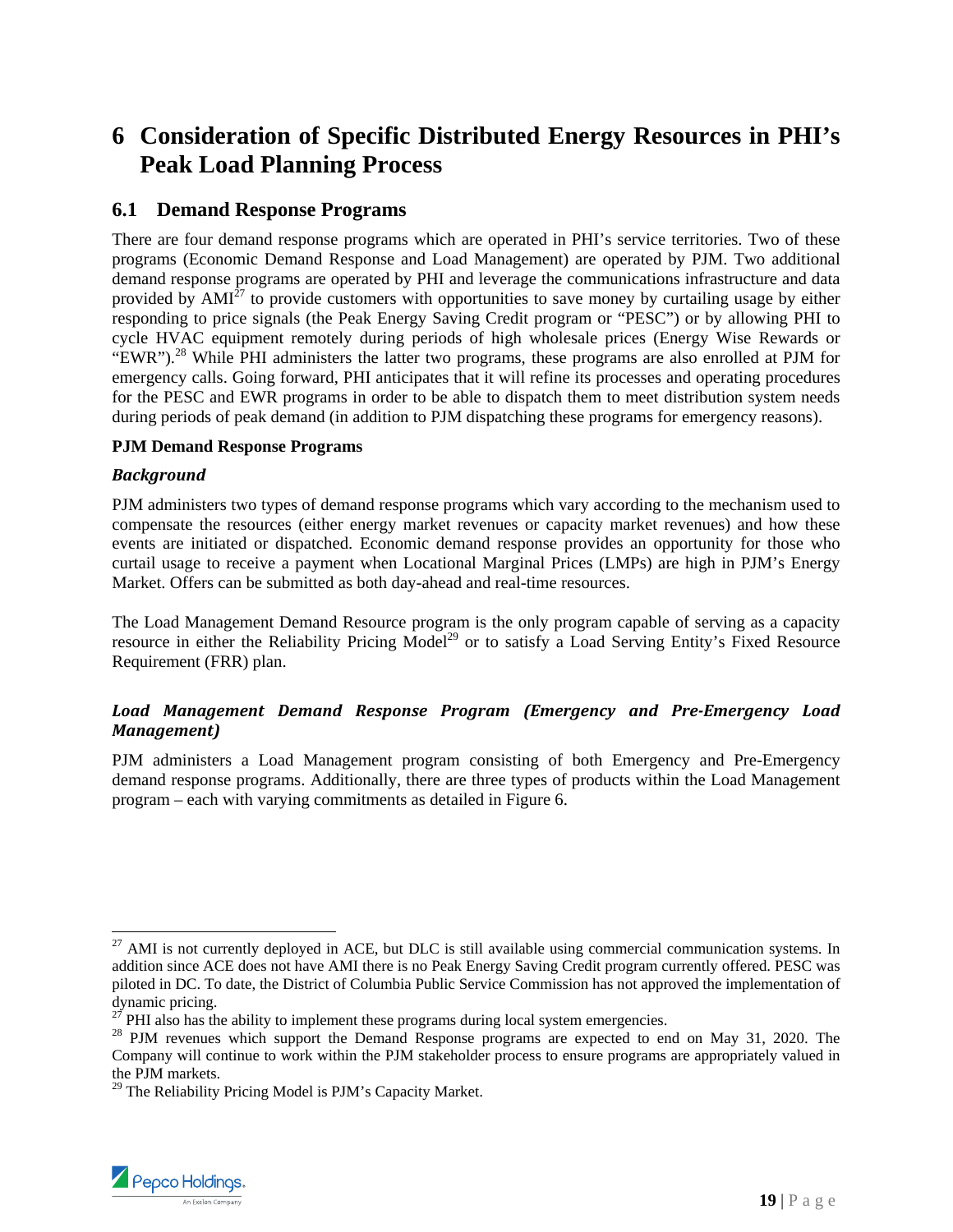*Figure 6: Products and Requirements within PJM Load Management Program* 

| Committed to providing up to 10 load reductions of 6 hours duration in the |
|----------------------------------------------------------------------------|
| months Jun-Sep                                                             |
| Committed to providing an unlimited number of interruptions of 10 hours    |
| duration during a period of Jun-Oct and the following May                  |
| Committed to providing an unlimited number of interruptions of 10 hours    |
| duration                                                                   |

Load Management resources are required to respond to PJM Pre-Emergency or Emergency Load Management events or receive a penalty.<sup>30</sup> Additionally, PJM may test these response capabilities. Revenues for these programs are generated through PJM's capacity market and the majority of participants in these programs are Curtailment Service Providers  $(CSPs)$ .<sup>31</sup> A summary of the number of locations and total MW registered in PHI's service territories is presented as Figure 7.

| DC                       | <b>PEPCO</b> | PEPCO      | 308 | 95.3  |
|--------------------------|--------------|------------|-----|-------|
| $\overline{\mathbf{DE}}$ | <b>DPL</b>   | <b>DPL</b> | 241 | 216.0 |
| <b>MD</b>                | <b>DPL</b>   | <b>DPL</b> | 180 | 115.6 |
| <b>MD</b>                | PEPCO        | PEPCO      | 337 | 404.7 |
| <b>NJ</b>                | <b>AECO</b>  | AE         | 252 | 110.9 |
| <b>Total</b>             |              |            |     | 942.5 |

*Figure 7: PJM Load Management Resources in PHI Areas* 

*Source: PJM 2016 Load Response Activity Report* 

For energy delivery years 2015/2016 and 2014/2015 there were no events called with mandatory compliance.<sup>32</sup> The last time a PJM Load Management event was called in any of PHI's service territories was in energy delivery year 2013/2014 (See Figure 8).

#### *Distribution Planning Benefits of Resources*

PJM maintains transmission system reliability through procurement of four resources types: Generation Capacity, Transmission Upgrades, Load Management (Pre-Emergency and Emergency Demand Resources) and Energy Efficiency. The Load Management program is a demand response program which can be dispatched during both Emergency and Pre-Emergency conditions. However, these PJM system wide conditions do not necessarily coincide with the individual peak loadings of PHI distribution system components. In fact, the last time that a PJM event was dispatched to a PHI load zone was in 2013/2014.

<sup>32</sup> PJM Load Management Performance Report 2015-2016.



 $\overline{a}$ 

<sup>&</sup>lt;sup>30</sup> PJM Load Management Performance Report 2015-2016.

<sup>&</sup>lt;sup>31</sup> FERC Docket No. ER16-873-000.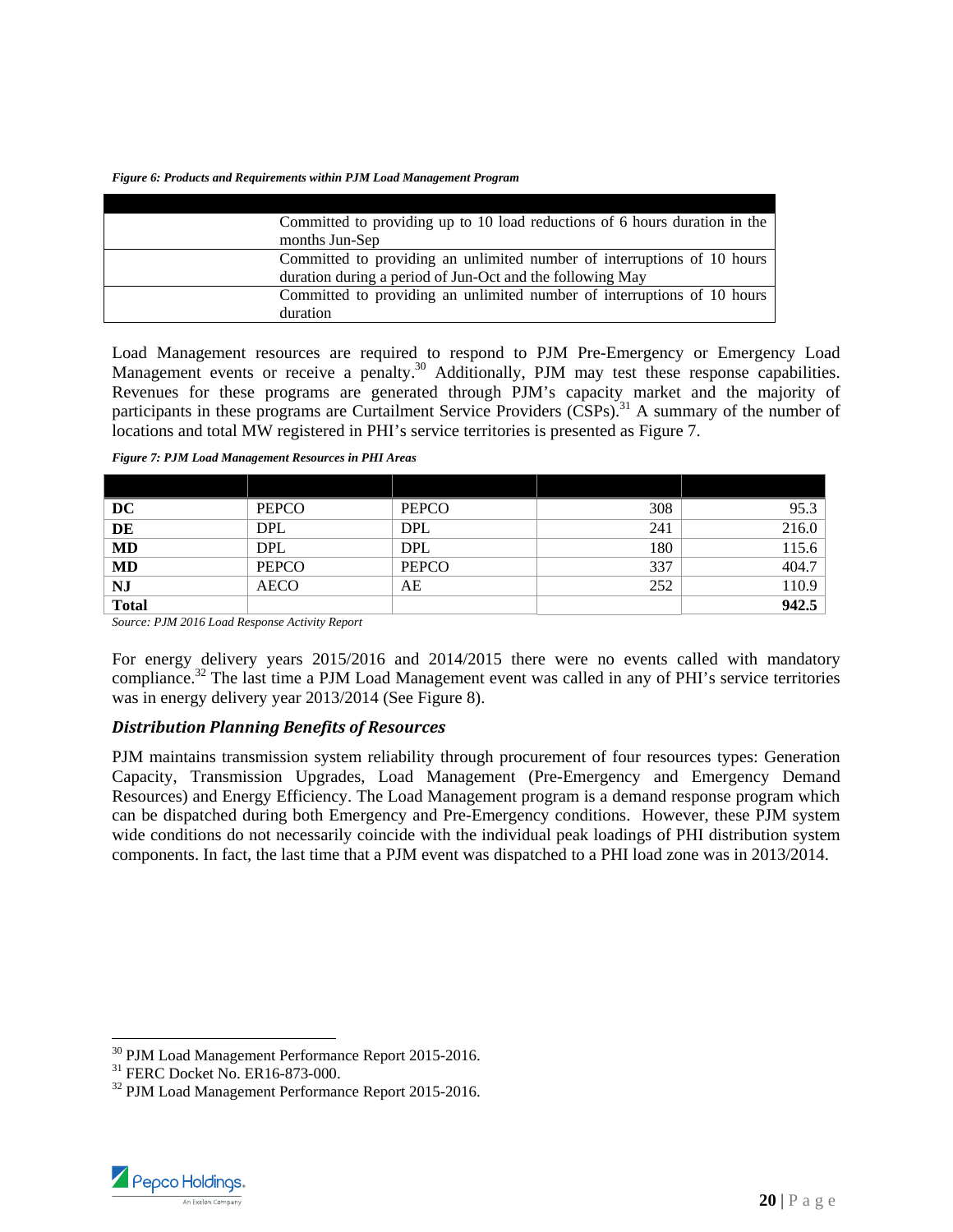| 53        | 2013/2014       | $3 - 4$  | 2014                      | 5:30          | 8:30           | AEP, ATSI, COMED, DAYTON, DEOK, DLCO,<br><b>EKPC</b> zone                     | 1,592 |
|-----------|-----------------|----------|---------------------------|---------------|----------------|-------------------------------------------------------------------------------|-------|
|           |                 |          |                           | 5:30          | 8:30           | APS, DOM zones                                                                |       |
|           |                 |          |                           | 5:30          | 8:30           | AE, DPL, JCPL, METED, PECO, PENLC, PL, PS,<br>RECO zones                      |       |
|           |                 |          |                           | 5:30          | 8:30           | <b>BGE, PEPCO zones</b>                                                       |       |
|           |                 |          |                           | 6:30          | 8:30           | COMED, DAYTON, DEOK, EKPC zones                                               |       |
|           |                 |          |                           | 6:30          | 8:30           | AEP, DLCO zones Note: 7 <sup>th</sup> event for Canton<br>portion of AEP zone |       |
|           |                 |          |                           | 6:30          | 8:30           | APS zone<br>AE, DPL, DOM, JCPL, METED, PENLC, PS,                             |       |
|           |                 |          |                           | 6:30          | 8:30           | <b>RECO</b> zones                                                             |       |
|           |                 |          |                           | 6:30          | 8:30           | ATSI, BGE, PEPCO, PL zones                                                    |       |
| $54^{33}$ | 2014/2015       | $4 - 21$ | 2015                      | 20:20         | 21:30          | <b>PENLC</b>                                                                  | 99    |
|           |                 |          |                           | 19:20         | 21:30<br>21:30 |                                                                               |       |
| 55        | 2014/2015       | $4 - 22$ | 2015                      | 20:20<br>7:30 | 12:30          | <b>PENLC</b>                                                                  | 113   |
|           |                 |          |                           | 6:30          | 12:30          |                                                                               |       |
| $\sim$    | $P$ $P$ $P$ $P$ |          | $c$ part $r$ $\cdots$ $r$ | 7:30          | 12:30          | $\sim$ $\sim$<br><b>COLLEGE</b>                                               |       |

*Figure 8: Summary of Recent PJM-Initiated Load Management Events for Recent Years* 

*Source: PJM Summary of PJM-Initiated Load Management Events (excerpt)* 

While PHI and PJM's load forecasts correspond as far as projected load growth rate, planning for PHI's distribution system requires assessing the non-coincident peaks for each substation, substation transformer and feeder. Conversely, PJM's forecast is the sum of the coincident peaks across load zones. PHI must plan to the non-coincident peaks to ensure each component of the distribution system is not overloaded beyond its normal and emergency ratings. Therefore, PJM's demand response programs are not considered in the distribution planning process at the substation, transformer or feeder level.<sup>34</sup>

#### *Resource Growth*

Given that PHI relies on PJM demand response resources that are reflected in historical load values, there is no requirement to track the growth of these programs. Should these PJM administered programs be modified to correspond with a distribution system component's peak load, PHI will make the appropriate modifications to its distribution system planning process to reflect these potential benefits.

for Type, Notification Period, and Products. For consistency, these new fields are not reflected in the above table. 34 PHI's load forecasting methodology may include some amount of load reduction from non-firm DERs. This occurs because there are occasions when such a resource, while not firm, provides a load reduction that is coincident with a facility peak, and as such, is embedded in the historical AMI and SCADA readings that serve as an input to the forecast.



 $\overline{a}$  $33$  Note, beginning with event #54, PJM restructured the Load Management reporting format to reflect new options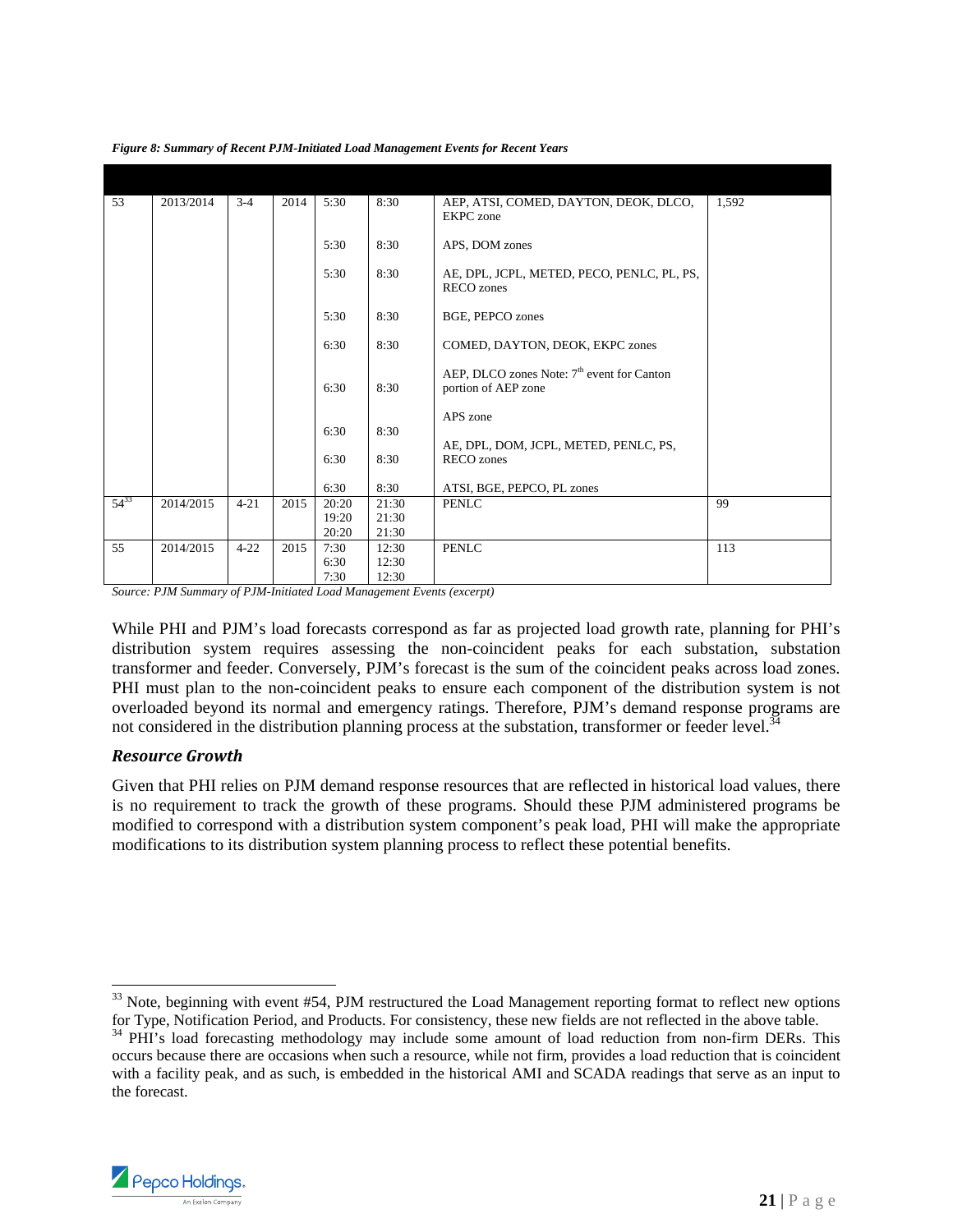#### **Energy Wise Rewards (Direct Load Control) Program**

#### *Background*

PHI administers a voluntary direct load control (DLC) program known as Energy Wise Rewards under which a customer allows PHI to install, own, or maintain either a smart thermostat or radio controlled switches in order to cycle the operations of customers' central air conditioner or heat pump.

The Company may exercise cycling for any of the reasons including:

- To test cycling equipment
- In response to a PJM dispatcher request to activate the program
- In response to local utility electric system constraints, or
- In response to regional energy market prices

Customers who choose to participate in the Energy Wise Rewards program are also able to participate in the Peak Energy Saving Credit Dynamic Pricing program (where it is offered). These two programs are also generally initiated together when PJM energy market prices are high.

#### *Distribution Planning Benefits of Resource*

Because PHI does not dispatch the direct load control program specifically to mitigate loading or capacity constraints on the distribution system components, in order to determine whether this resource should be considered in the planning process, PHI evaluates the coincidence of historical DLC events with substation peak loading. As Figure 9 indicates, the highest count of instantaneous substation peak loading falling within the DLC call log window, expressed as a percentage of all substations for a jurisdiction in a year, is approximately 47%. Given that this resource has historically had a service factor of less than 95%, the full amount of MW enrolled in the DLC program has not historically been considered in the planning process, except to the extent that any coincident load reductions are embedded in the historical AMI and SCADA readings that serve as an input to the forecast.<sup>35</sup>

| Pepco          |      | DC | 47.1% | 37.3%   | $0.0\%$ | 5.9%    | $0.0\%$ |
|----------------|------|----|-------|---------|---------|---------|---------|
| Pepco          |      | MD | 41.3% | 17.5%   | $0.0\%$ | $0.0\%$ | $0.0\%$ |
| Delmarya Power |      | DE | N/A   | $0.0\%$ | 18.4%   | $0.0\%$ | $0.0\%$ |
| Delmarya Power |      | MD | N/A   | 19.0%   | $0.0\%$ | 4.8%    | $0.0\%$ |
| Atlantic       | City | NJ |       |         |         |         |         |
| Electric $36$  |      |    | 33.3% | 14.7%   | 2.0%    | $0.0\%$ | $0.0\%$ |

|  | Figure 9: Average DLC % Coincident with Substation Peaks |  |  |
|--|----------------------------------------------------------|--|--|
|  |                                                          |  |  |

Moving forward, PHI anticipates that it will count the full amount of MW enrolled in EWR as a firm resource since it is within PHI's operational control and because PHI recognizes the value of utilizing such a resource to manage peak load on distribution system components. However, in order to utilize the program in this manner, PHI will need to refine its process and operating procedures to be able to dispatch EWR to meet distribution system needs during periods of peak demand.

<sup>&</sup>lt;sup>36</sup> The analysis for ACE is based upon substation transformer SCADA data.



l

<sup>&</sup>lt;sup>35</sup> PHI's load forecasting methodology includes some amount of load reduction from non-firm DERs. This occurs because there are occasions when such a resource, while not firm, provides a load reduction that is coincident with a facility peak, and as such, is embedded in the historical AMI and SCADA readings that serve as an input to the forecast.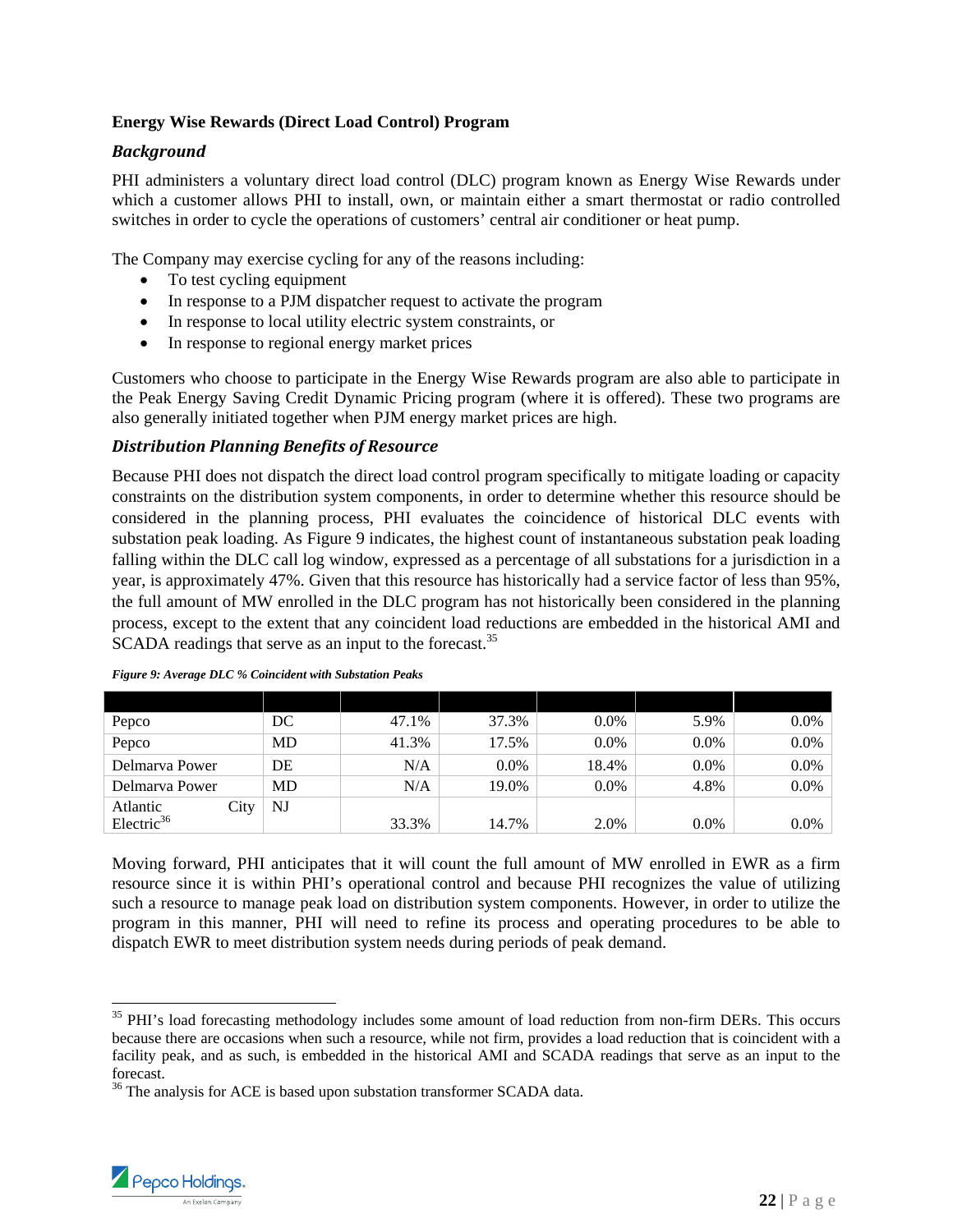#### *Resource Growth*

The direct load control program is generally considered to be fully deployed and PHI does not anticipate any significant growth of the program moving forward.

#### **Peak Energy Savings Credit Program**

#### *Background*

PHI administers an AMI-enabled dynamic pricing (DP) program known as Peak Energy Savings Credit in certain jurisdictions. In Pepco MD, approximately 5,000 customers were involved in 2012 to test operational readiness. In 2013, all Pepco MD residential customers with activated AMI meters were placed on the PESC rate. In Delmarva Power DE, PESC was made available to 6,800 customers with activated AMI meters beginning in the summer of 2012 and the program was fully deployed to all Standard Offering Service (SOS) customers with activated AMI meters during the summer of 2013. In Delmarva Power MD, beginning in the summer of 2014, a limited number of residential customers with activated AMI meters were placed on PESC DP rate. Enrollment was subsequently expanded jurisdictionwide in 2015. The PESC program has not been approved in the District of Columbia for Pepco DC customers. Due to the lack of AMI in ACE's service territory, the PESC program is not currently available.

The PESC Program provides a residential customer bill credit of \$1.25 per kWh reduced during PESC event periods. A residential customer receives a credit calculated by applying the bill credit amount of \$1.25 to the difference between actual kWh consumption and a Customer Base Line (CBL) level of consumption during each PESC event designated by the Company. Customers who also participate in the EWR program are eligible for PESC credits in excess of the monthly EWR reward credits. There is no penalty if a customer's usage is above the CBL. All energy use, including the kWh actually consumed during PESC events, is priced at the normally applicable distribution, transmission, and generation rates.

#### *Distribution Planning Benefits of Resource*

Because PHI does not dispatch the PESC program specifically to mitigate loading or capacity constraints on the distribution system components, in order to determine whether this resource should be considered in the planning process, PHI evaluates the coincidence of historical PESC events with substation peak loading. As Figure 10 indicates, the highest count of instantaneous substation peak loading falling within the PESC call window, expressed a percentage of all substations for a jurisdiction in a year, is approximately 18.4%.

| Pepco                                | DC |            |       | No Program |         |         |
|--------------------------------------|----|------------|-------|------------|---------|---------|
| Pepco                                | MD | No Program | Pilot | $0.0\%$    | $0.0\%$ | $0.0\%$ |
| Delmarva                             | DE |            |       |            |         |         |
| Delmarya                             | MD |            |       |            |         |         |
| Atlantic City Electric <sup>38</sup> | NJ |            |       | No Program |         |         |

*Figure 10: Average PESC Call % Coincident with Substation Peaks<sup>37</sup>*

Given that this resource has a service factor of less than 95%, the full amount of MW enrolled in the PESC program has not been considered in the planning process historically, except to the extent that any coincident load reductions are embedded in the historical AMI and SCADA readings that serve as an  $\overline{a}$ 

<sup>&</sup>lt;sup>38</sup> The analysis for ACE is based upon substation transformer SCADA data.



 $37$  PHI typically activates the EWR and PESC programs concurrently. This analysis assumes activations occurred at the same time for the specified periods.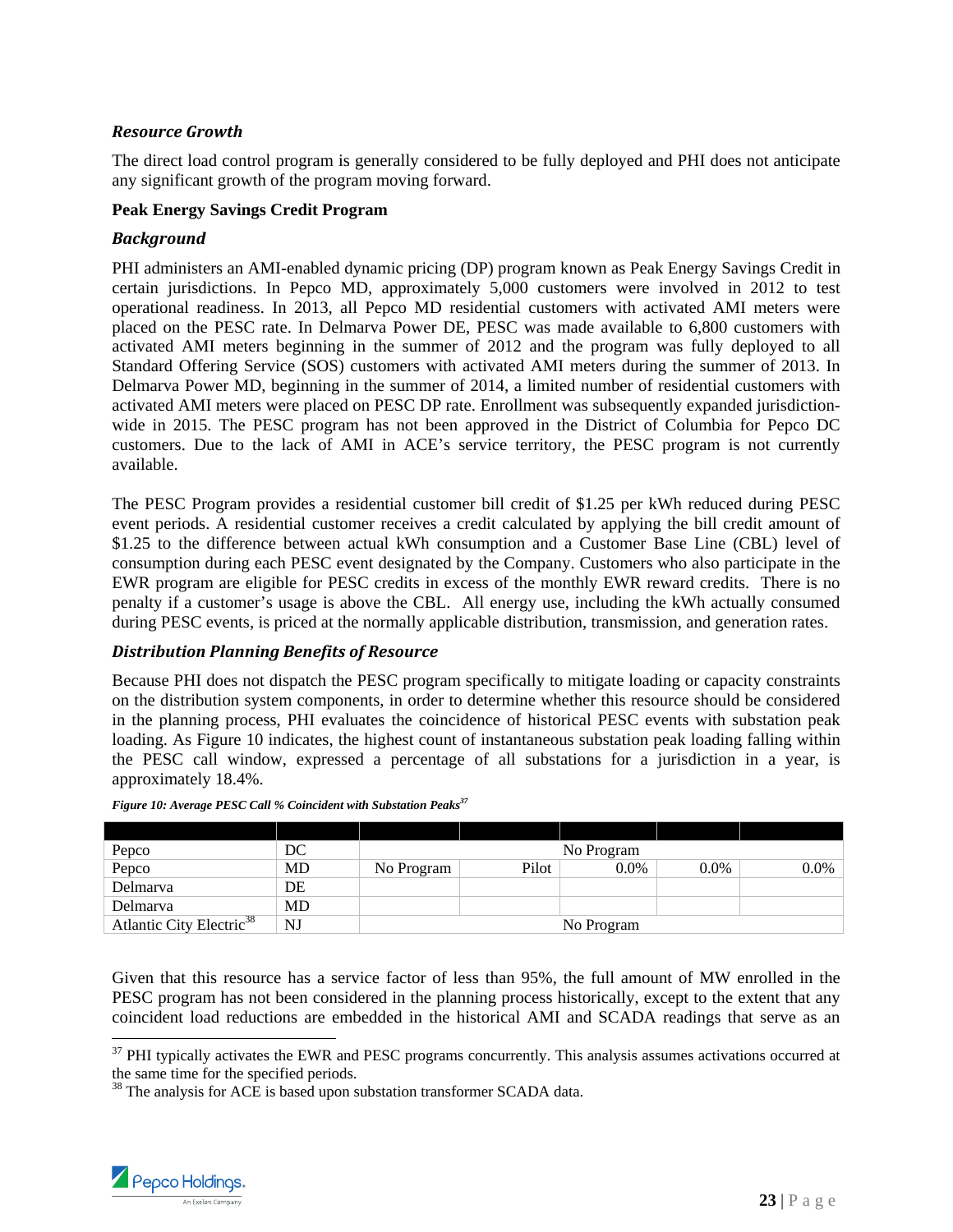input to the forecast.39 Moving forward, PHI anticipates that it will count the full amount of MW enrolled in PESC as a firm resource since it is within PHI's operational control and because PHI recognizes the value of utilizing such a resource to manage peak load on distribution system components. However, in order to utilize the program in this manner, PHI will need to refine its process and operating procedures to be able to dispatch PESC to meet distribution system needs during periods of peak demand.

#### *Resource Growth*

The Peak Energy Savings Credit program is generally considered to be near full deployment within the areas where it has been implemented and PHI does not anticipate any significant growth of the program moving forward unless deployment of AMI in the Atlantic City Electric area occurs or the District of Columbia approves a similar program, which would allow the same PESC credit to be offered through AMI functionality.

<sup>&</sup>lt;sup>39</sup> PHI's load forecasting methodology includes some amount of load reduction from non-firm DERs. This occurs because there are occasions when such a resource, while not firm, provides a load reduction that is coincident with a facility peak, and as such, is embedded in the historical AMI and SCADA readings that serve as an input to the forecast.



1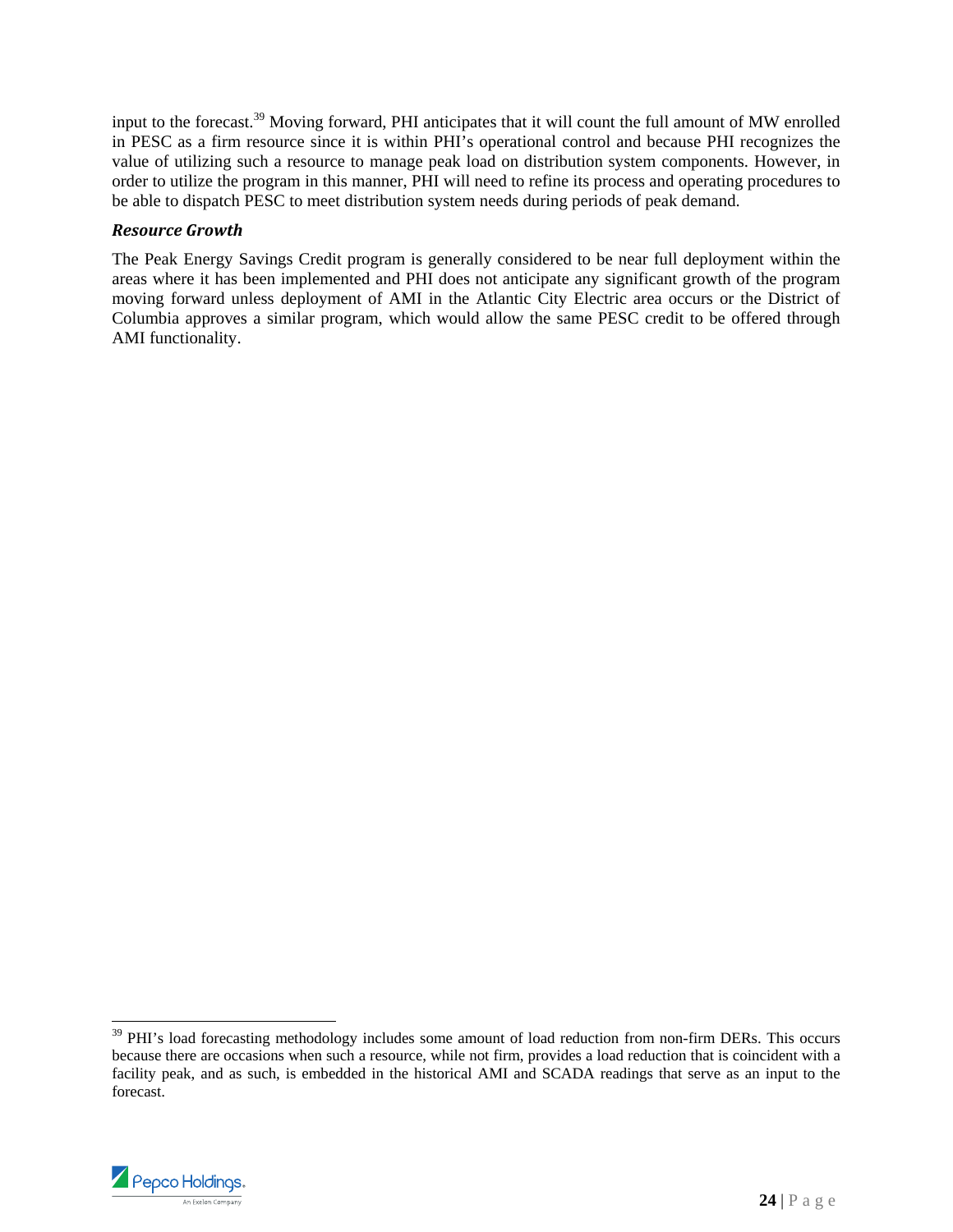#### **6.2 Energy Efficiency Programs**

Energy efficiency programs designed to lower overall energy consumption and reduce peak demand are available to all PHI customers. Some of these programs (e.g., Energy Management Tools, EmPOWER MD) are administered entirely by PHI, while other programs are administered by agencies like DC SEU and DE SEU. It is important to note that all types of energy efficiency are considered to be permanent load reductions and the reductions from these programs are therefore factored into the distribution system planning process for all components of the distribution system.

#### **Energy Management Tools (EMTs)**

#### *Background*

PHI is providing customers with detailed electricity use information available through AMI and supporting ongoing customer education through a variety of formats. EMTs refer to a range of AMI information available to help customers understand their energy use and to raise their awareness of ways to save energy and reduce costs:

- 1. Communications reminding customers to save energy and the impact of saving energy on the environment and lowering energy costs.
- 2. Daily energy use charts and historical energy use charts on bills.
- 3. Online tools available through My Account, including energy use analysis, bill-to-date information, hourly energy usage charts and historical data, and calculators to identify ways to save energy. Paper energy use reports that provide data similar to My Account for non-My Account users are available upon request. Detailed energy use information that customer service representatives and Energy Advisors can access when discussing monthly bills with customers.
- 4. A mobile application with similar functionality also is available. Customers can use PHI's mobile application to receive notifications for high-usage levels, view seven days of hourly usage data (where AMI is deployed), compare the current bill to the same period last year, and receive energy saving tips.

#### *Distribution Planning Benefits of Resource*

PHI considers EMTs to be permanent load reductions and these reductions are counted at the substation, substation transformer, and feeder levels*.* 

#### *Resource Growth*

EMTs are generally considered to be fully deployed within the areas where they have been implemented and PHI does not anticipate any significant growth of the program moving forward unless deployment of AMI in the Atlantic City Electric area occurs or the District of Columbia approves a similar program, which would allow the same roll out of these tools customers who otherwise previously would not have access to them.

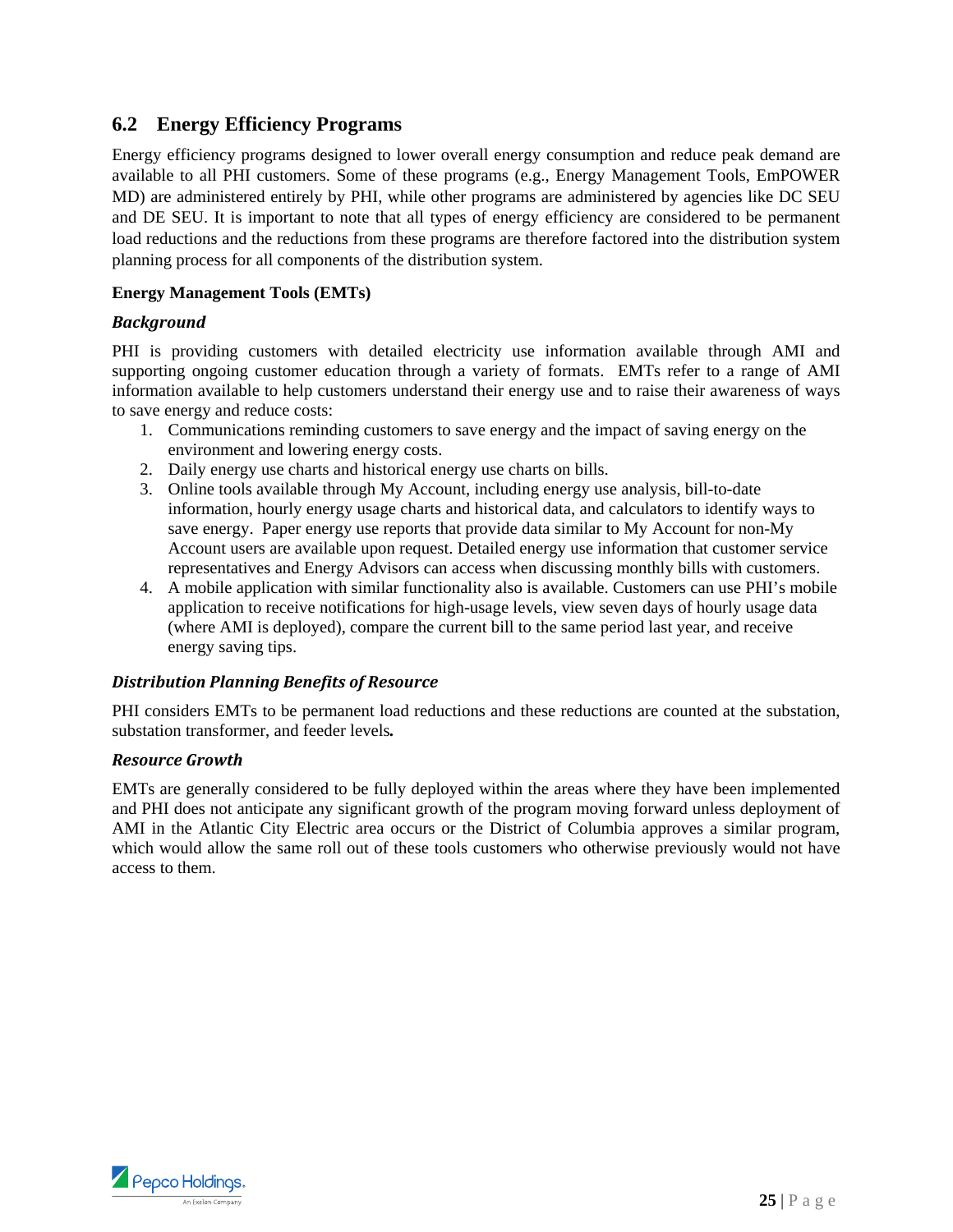#### **Conservation Voltage Reduction (CVR)**

#### *Background*

CVR is used to reduce electric energy use and electric peak demand by lowering voltage on the distribution system, but only to a level that remains within the voltage range specified by corresponding regulations (e.g., COMAR 20.50.07.02.) and industry standards (e.g., ANSI C84.1). Studies have demonstrated that the implementation of CVR decreases customer energy consumption without any action by a customer. The voltage reduction is undetectable to customers and it does not damage electric end-uses. There are numerous customer benefits which are provided by CVR which include:

- Avoided energy
- Capacity price mitigation
- Energy price mitigation
- Avoided transmission losses
- Avoided distribution losses
- Avoided air emissions

The availability of AMI data enabled PHI to carefully monitor a sampling of individual customer voltage levels to maximize CVR enabled reductions, while limiting the possibility of delivered voltage levels lower than allowed ranges. AMI-enabled grid monitoring of customer voltages is essential for maintaining electric distribution service quality and maximizing CVR energy and demand reduction capability while maintaining delivered voltage levels within required standards.

CVR was initiated in August 2013 in Maryland and has subsequently been expanded to 18 substations in Pepco MD and 12 substations in Delmarva MD with plans for further, continued expansion through the 2023/2024 timeframe. CVR is not currently deployed in New Jersey or Delaware. Within the District of Columbia, CVR will be deployed in a phased implementation as was performed in Maryland. Once a limited number of stations have had CVR installed it is expected that CVR will be rolled out to an increased number of substations. Also due to the fact that circuits supply both Maryland and District customers there are some customers in the District supplied by Maryland circuits that have CVR installed.

#### *Distribution Planning Benefits of Resource*

The energy and peak load reductions resulting from CVR are considered to be permanent load reductions since once PHI lowers the voltage on a feeder, it does not re-adjust or raise voltage settings. Therefore, CVR is considered a firm resource. PHI retained the Brattle Group to quantify the impact of the application of CVR. Brattle determined that a 1.5% voltage reduction is expected to provide a 1.1% residential summer peak demand reduction and a 0.9% non-residential summer peak demand reduction. These values are used to account for historical impacts of CVR as well as forecasted expansion and PHI will apply the reductions that were determined through Brattle's analysis to any substations which in the future are selected for CVR implementation.

#### *Resource Growth*

PHI plans to implement CVR at additional substations throughout its service territories through the 2023/2024 timeframe. The contributions of additional CVR deployments will be reflected in future iterations of the load forecast accordingly.

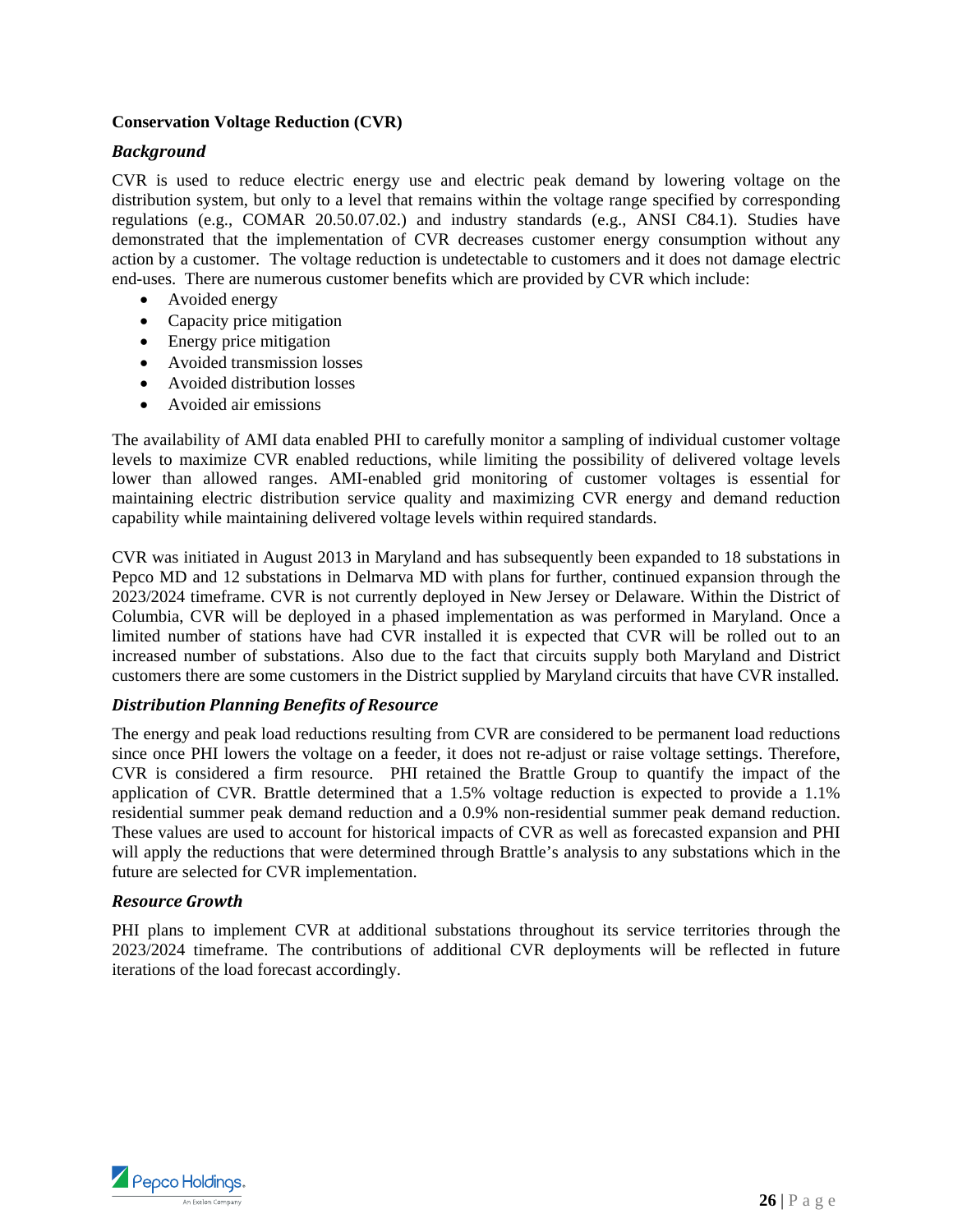#### **Residential Energy Efficiency & Conservation Programs**

#### *Background*

There are a number of residential energy efficiency programs available to all PHI customers. However, not all of these programs are administered by PHI. PHI administers programs in Maryland and is working on implementing programs in Delaware and New Jersey (where programs are currently administered by third-parties). The suite of residential energy efficiency programs could include the following: lighting, appliances (rebates, recycling), home energy check-ups, home performance with ENERGY STAR, new construction, HVAC, low income programs, and other behavior based programs. These programs are administered by varying agencies/groups for each jurisdiction as indicated by Figure 11.

*Figure 11: PHI Energy Efficiency Programs and Administrators* 

| Pepco (DC)                          | DC Sustainable Energy Utility (SEU) |
|-------------------------------------|-------------------------------------|
| Pepco (MD)                          | Pepco MD                            |
| Delmarva Power (MD)                 | Delmarva Power MD                   |
| Atlantic City Electric Company (NJ) | NJCEP, $ACE40$                      |
| Delmarva Power (DE)                 | DE Sustainable Energy Utility (SEU) |

The energy (MWh) savings as well as the peak (MW) savings are estimated by each program administrator and generally summarized in annual reports. The results of many of these programs are also independently measured and verified. The DC SEU releases annual reports in the District of Columbia; the EmPOWER MD annual reports cover both Pepco MD and Delmarva MD; DE SEU has not released a comprehensive annual report yet as of mid-2016 and the preliminary program-level savings (below) were obtained from the executive director at DE SEU; NJ BPU releases the NJ Clean Energy Plan (CEP) program reports, covering all of NJ. The figure below summarizes the residential energy efficiency MW savings by year for each PHI jurisdiction.

| Year            | PEPCO DC | PEPCO MD | <b>DPL MD</b> | DPL DE | <b>ACE NJ</b> |
|-----------------|----------|----------|---------------|--------|---------------|
| 2011            | 0.00     | 5.17     | 1.03          | 0.00   | 4.42          |
| 2012            | 0.96     | 15.02    | 3.00          | 0.00   | 3.33          |
| 2013            | 2.40     | 25.35    | 5.97          | 0.01   | 3.33          |
| 2014            | 2.37     | 23.42    | 5.99          | 0.12   | 3.69          |
| 2015            | 2.39     | 19.00    | 4.37          | 0.22   | 6.04          |
| 2011-2015 Total | 8.13     | 87.96    | 20.35         | 0.36   | 20.81         |

*Figure 12: Yearly Incremental Peak Demand Savings for Residential Energy Efficiency by Jurisdiction* 

#### *Distribution Planning Benefits of Resource*

These resources are considered permanent load reductions and these reductions are counted at the substation, substation transformer, and feeder level.

#### *Resource Growth*

For programs which PHI does not directly administer, growth and subsequent impacts will be informed by updates and budgets from program administrators. For programs which are administered directly by PHI, PHI will take into consideration Commission directives, various stakeholder agreements, or specific service territory characteristics and considerations. If information or program updates are made available

l  $40$  Comfort Partners is administered by New Jersey utilities, including ACE

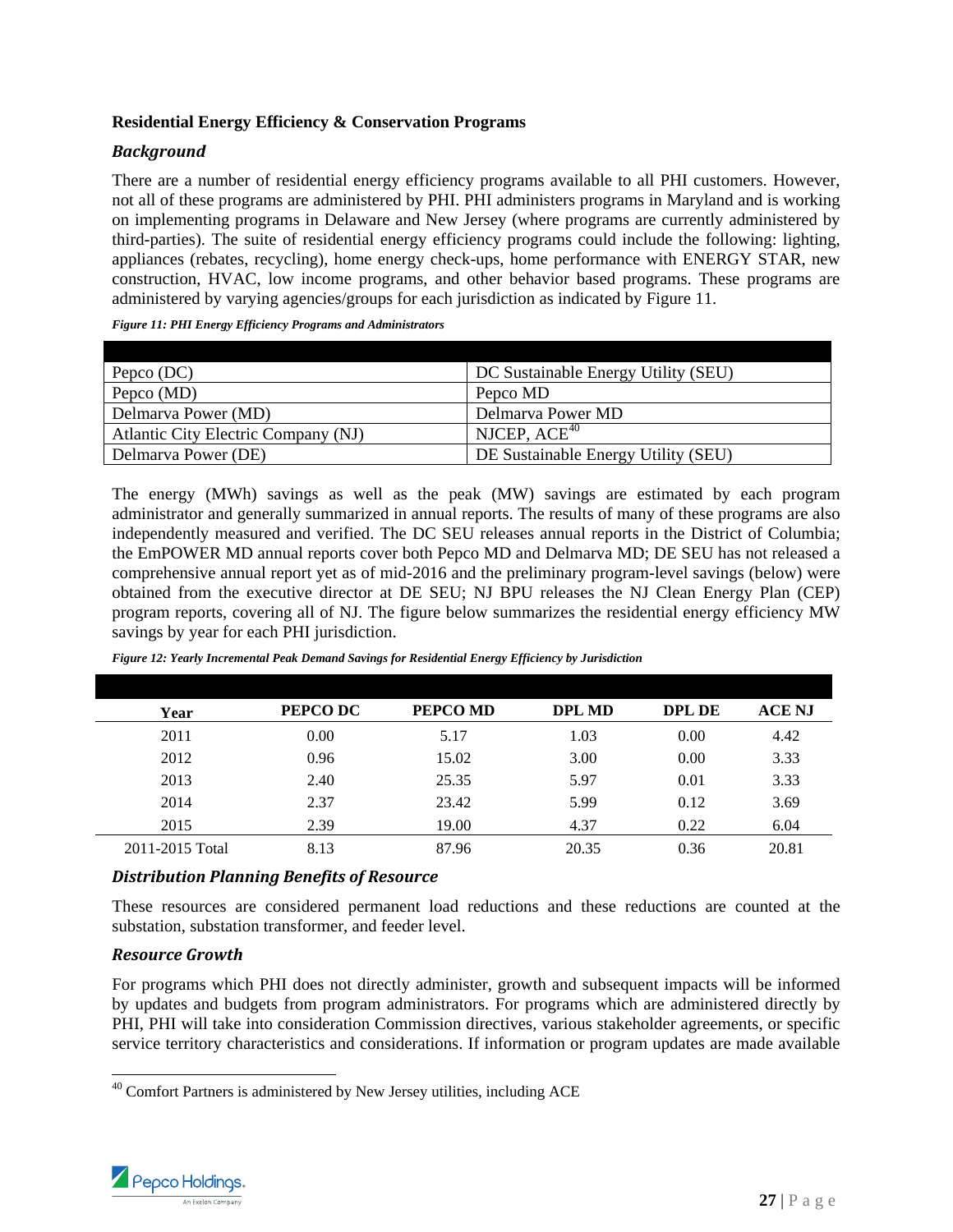which significantly impact forecasted load reductions from energy efficiency, PHI will consider these updates in its load forecasting and planning processes.

#### **Commercial & Industrial Energy Efficiency & Conservation Programs.**

#### *Background*

Commercial and industrial (C&I) energy efficiency programs also vary by jurisdiction. The suite of C&I programs could include the following: multi-family or multi-dwelling appliances and HVAC, small business, prescriptive/existing buildings, new construction, retrofits, pay-for-performance, direct install, and CHP programs.

These programs are similarly administered by varying agencies/groups for each jurisdiction. Pepco DC's jurisdiction is administered by DC SEU. Pepco MD and Delmarva MD's jurisdictions are administered by Pepco and Delmarva. Delmarva DE's jurisdiction is administered by DE SEU. ACE NJ's jurisdiction is administered by NJ BPU/NJ CEP. The figure below summarizes the C&I energy efficiency MW savings by year for each jurisdiction.

| Year            | PEPCO DC | PEPCO MD | <b>DPL MD</b> | DPL DE | <b>ACE NJ</b> |
|-----------------|----------|----------|---------------|--------|---------------|
| 2011            | 0.00     | 4.96     | 1.24          | 0.00   | 8.54          |
| 2012            | 1.93     | 11.67    | 1.78          | 0.00   | 2.61          |
| 2013            | 4.81     | 48.26    | 4.67          | 0.00   | 2.61          |
| 2014            | 4.75     | 40.71    | 12.84         | 0.12   | 4.33          |
| 2015            | 4.77     | 32.97    | 7.88          | 1.08   | 5.31          |
| 2011-2015 Total | 16.26    | 138.57   | 28.40         | 1.20   | 23.40         |

*Figure 13: Yearly Incremental Peak Demand Savings for C&I Energy Efficiency by Jurisdiction* 

#### *Distribution Planning Benefits of Resource*

These resources are considered permanent load reductions and these reductions are counted at the substation, substation transformer, and feeder level.

#### *Resource Growth*

For programs which PHI does not directly administer, growth and subsequent impacts will be informed by updates and budgets from program administrators. For programs which are administered directly by PHI, PHI will take into consideration Commission directives, various stakeholder agreements, or specific service territory characteristics and considerations. If information or program updates are made available which significantly impact forecasted load reductions from energy efficiency, PHI will consider these updates in its load forecasting and planning processes.

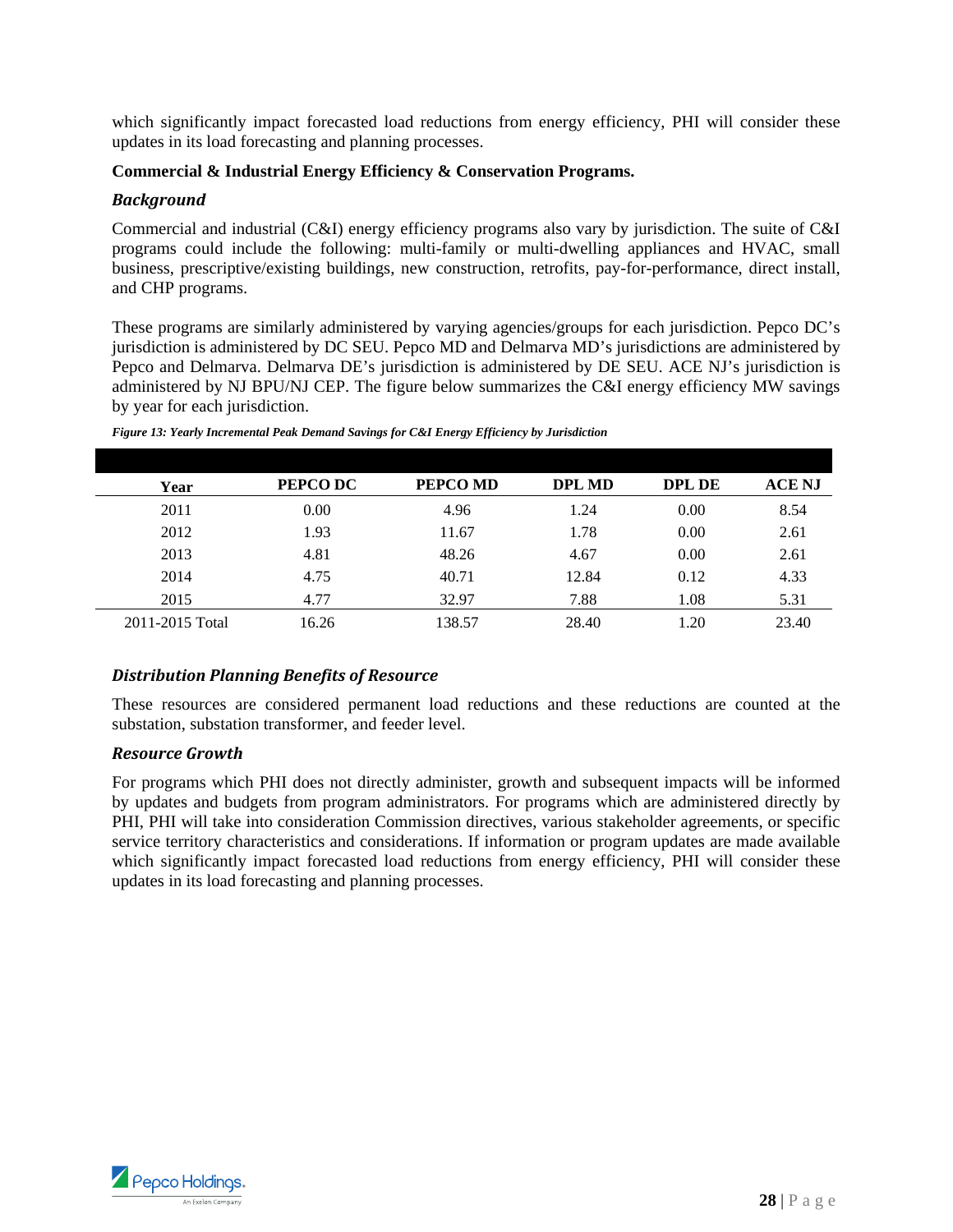#### **6.3 Distributed Generation**

#### **Background**

Customers in PHI's service territories own, lease, or operate a variety of distributed generation sources which are interconnected with the distribution system. These technologies are typically behind the customer's meter and include inverter-based technologies like solar PV and synchronous generation like CHP and methane gas digesters.

PHI has experienced a significant increase in the number of interconnection applications over the past six years for distributed energy resources. In particular, solar PV composes the majority of interconnections in both number of applications and aggregate customer system capacity (MW). While the majority of this growth can be attributed to policy measures including state incentives, tariffs like retail net energy metering (NEM) and the federal investment tax credit (ITC) – PHI cannot predict with certainty the impact of these policy measures on future growth, short of the technical considerations which may constrain growth on an individual feeder. The impact of state level policies has been particularly evident in states where the revenue from solar renewable energy credits (SRECs) has proven to be lucrative such as New Jersey, the District of Columbia, and Maryland. Similarly, PHI witnessed a significant increase in the number of interconnection applications for distributed PV in 2015, likely in anticipation of the expiration of the 30% federal investment tax credit that has since been extended by Congress.

#### **Net Energy Metered (NEM) PV**

Net energy metering, which provides compensation or a credit for excess generation exported back to the grid at the full retail rate is available in all of the states in which PHI has operations. This tariff also applies to community solar arrangements and aggregated arrangements (ANEM). To date, PHI has received more than 40,000 interconnection applications across its three operating companies. The eligibility of resources for net energy metering tariffs is presented as Figure 14. It is important to note that current NEM tariffs do not place a premium or provide an incentive for solar arrays where PV may provide greater benefits to the distribution system (e.g., a large amount of solar interconnected to a feeder with an early afternoon peak). Inversely, systems which are interconnected in less than optimal locations also receive full retail credits, dependent upon production.

| <b>D.C.</b> | 1000, 1000 (DC)<br>systems cannot<br>exceed 100% of<br>baseline usage)                                     | C.B. 17-492                                                                    | 5000                                                                                               | $C.B. 20-0057$       |
|-------------|------------------------------------------------------------------------------------------------------------|--------------------------------------------------------------------------------|----------------------------------------------------------------------------------------------------|----------------------|
| NJ          | Theoretical NJ limit<br>is 10 MW for all<br>systems (NJ systems<br>cannot exceed 100%<br>of baseline usage | N.J. Stat. § 48:3-87,<br>N.J.A.C. § 14:8-4.1<br>et seq.                        | Only applies to public<br>entities (100%)<br>of<br>aggregated accounts -<br>No existing Rider yet) | S.B. 1925            |
| DE          | 25, 2000 (DE systems)<br>cannot exceed 110%<br>of baseline usage)                                          | (Del. C. $\frac{8}{9}$ 1014(d),<br>$CDR \S 26-3000-$<br>3001)                  | Allows for up to 110%<br>of<br>expected<br>consumption<br>of<br>aggregated accounts                | S.B. 267             |
| <b>MD</b>   | 2000, 2000 (systems)<br>cannot exceed 200%<br>of baseline usage),<br>Micro-CHP cannot<br>exceed 30 kW      | Md. Public Utility<br>Companies Code § 7-<br>306, COMAR<br>20.50.10, H.B. 1057 | 2000                                                                                               | H.B. 1087, S.B. 398) |

*Figure 14: Net Energy Metering System Size Caps and Corresponding Statute or Regulation* 

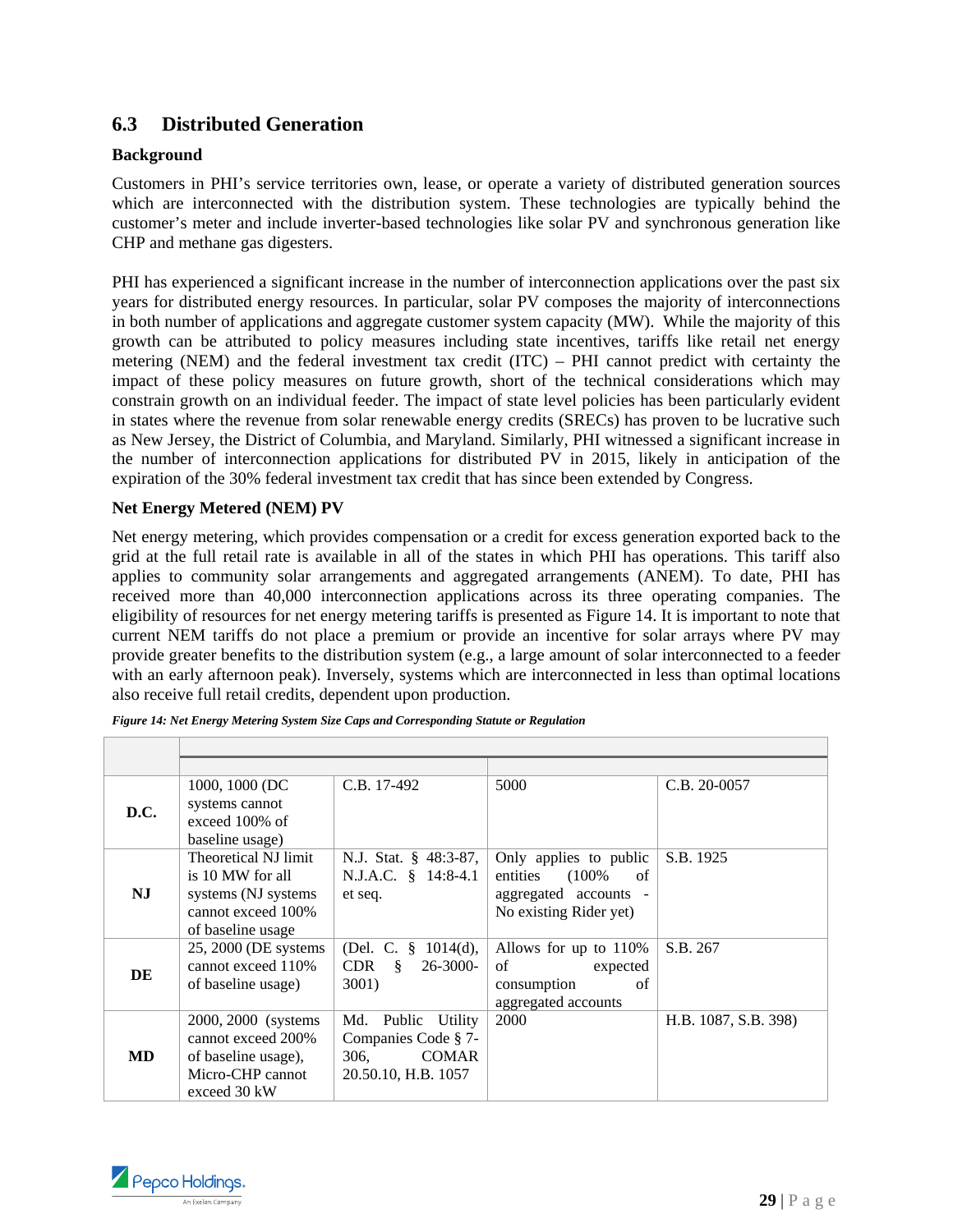#### *Distribution Planning Benefits of Resource*

The benefits of solar PV to the distribution system depend upon a confluence of factors which includes the production characteristics of the resource, the attributes of the power delivery system component with which the PV system is interconnected, and temporality of the resource's production as it pertains to peak loading conditions on each component of the distribution system.

Calculating these impacts is particularly challenging as it pertains to distributed solar since 98% of the distributed PV systems installed in PHI's service territory do not have dedicated metering and telemetry which would allow PHI to monitor the operational parameters of the resources. Given this lack of visibility, PHI employs advanced modelling software to conduct an industry-leading backcasting process which leverages a database of historical sky conditions (e.g., cloud cover and corresponding fluctuation in solar irradiance) for a given period of time and the configuration of the PV systems to simulate what the actual production of the PV systems would have been over a specified period. The backcasting process allows PHI to determine hourly capacity factors for PV systems in aggregate at the feeder level which can subsequently be used to calculate the percentage of nameplate PV capacity which should be considered a load reduction on the distribution system component during peak loading conditions. This level of production is the amount of generation that the planners use to perform their analysis and to forecast future loads and system enhancements. In certain instances, PV may not provide any benefit as a peak load reduction resource, as some feeders peak in the winter morning, prior to sunrise and any solar production.

The end-to-end process of calculating these impacts is depicted as Figure 15. It is important to note that PHI must apply this same process for each component of the distribution as each component may experience peak loading at different hours of the day.



*Figure 15: Process Flow for Calculating Peak Impact of Distributed PV* 

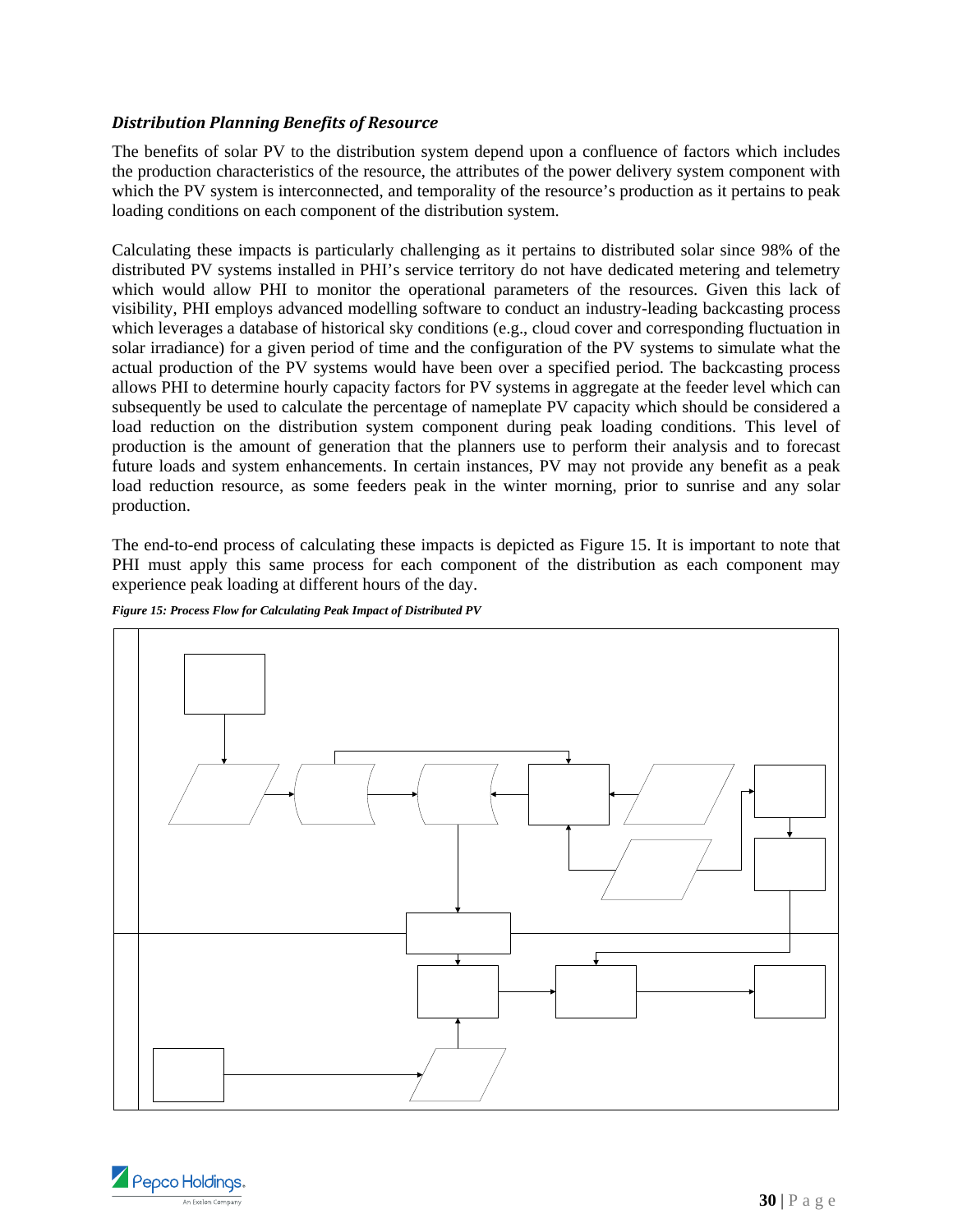A depiction of the hourly capacity factor curves are illustrated as Figure 16. The production curves displayed below are created using average hourly production data derived from historical sky conditions and corresponding solar irradiance for June 1, 2015 through August 31, 2015. Summer months are typically modeled given that this is when PHI typically experiences peak loading on the components which comprise the distribution system. However, PHI has the ability to model multiple years of data. The shaded blue areas indicate the historical hour of peak loading for the feeders 14241 (Pepco MD) and 15708 (Pepco DC). Therefore, for feeder 15708, which has a historical peak hour of 7:00 PM, a Planner would count 2% of nameplate PV capacity installed on that feeder when calculating the load reduction impact from PV. On feeder 14241, which has a historical peak hour of 3:00 PM, a Planner would count 42% of the nameplate PV capacity installed on that feeder when calculating the load reduction impact from PV. Both of these impacts would then be incorporated into the short-term load forecasting process.



*Figure 16: Average Hourly Summer (Jun-Aug) PV Capacity Factors for Summer 2015* 

Note: Actual hourly production capacity will rarely achieve 100% of nameplate rating due to factors which include cloud cover, panel efficiency loss due to temperature, panel tilt and orientation, and shading

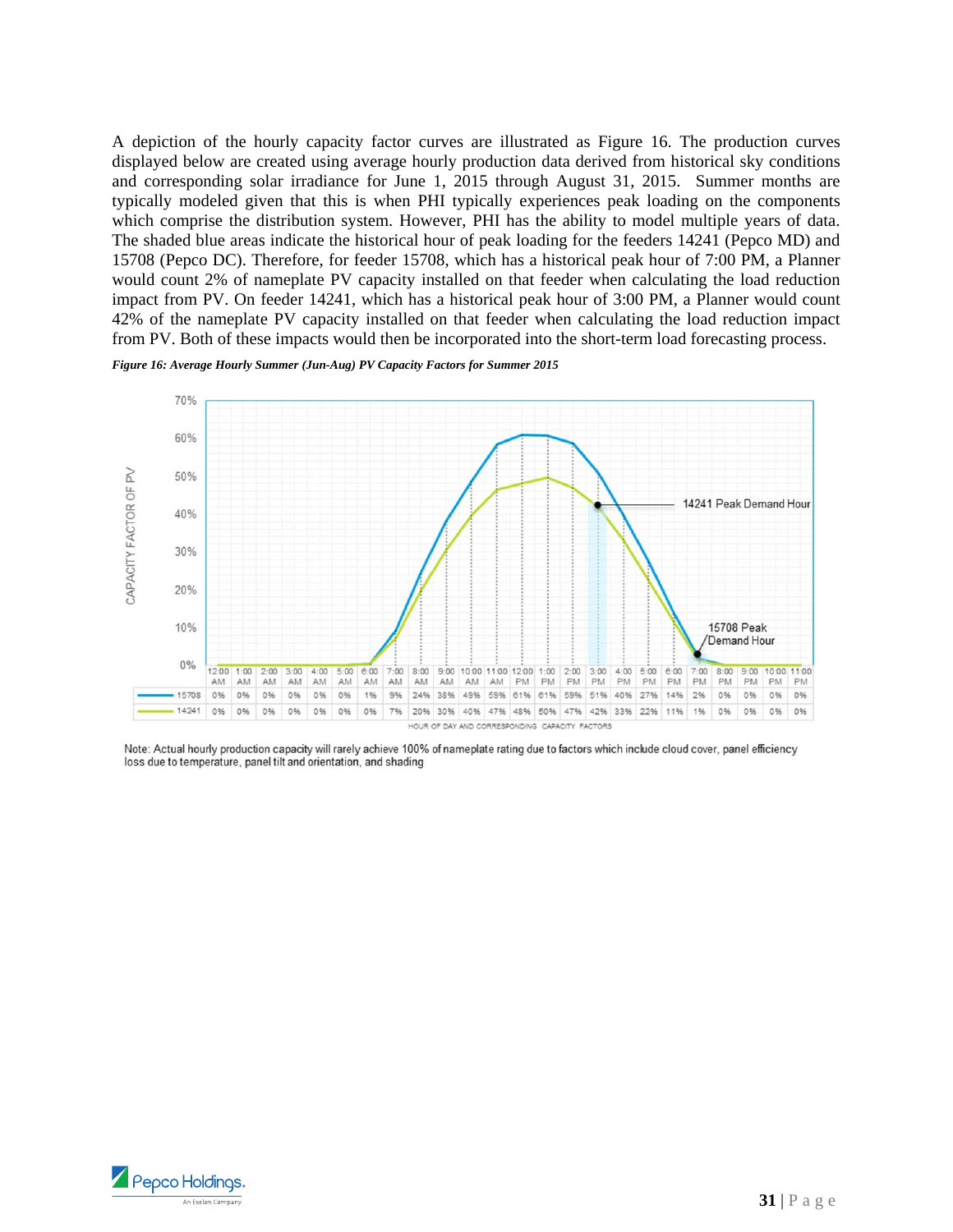#### *Resource Growth*

PHI maintains a database ("DER Database") of all active and pending interconnection applications which serves as the foundation for PHI's growth projections. The database contains more than 40,000 applications, of which approximately 30,000 are in service.

PHI forecasts additional growth of NEM PV using a dynamic average over the number of years since a PV system was first installed on a feeder (beginning in 2010), to the present date in order to determine the incremental PV system capacity additions for future years. The base values used to calculate the forecast begin in 2010 since there was not significant growth prior to 2010. The numerator of the dynamic average is the sum of the AC inverter rating for all PV installed on that feeder, and the denominator is the count of the number of years from the first year a system was installed (beginning in 2010) to the present. For the current year, the incremental value is composed of the systems currently in service and pending applications from the previous 12 months. The 2016 value is also averaged into the forecasted incremental values for 2017 and all future years. Growth is assumed to continue until the strict penetration limit<sup>41</sup> of the feeder is reached. An example of this calculation is depicted in Figure 17. The yellow highlighting indicates the total number of years PV has been installed on a feeder, and subsequently serves as the denominator for calculating the average (which is used as the incremental forecasted value). The sum of the values inside the shaded boxes (nameplate AC capacity) serves as the numerator.

|                |                             | Incremental (kW) |         |      |      |      |      | Forecast (kW) |              |       |       |
|----------------|-----------------------------|------------------|---------|------|------|------|------|---------------|--------------|-------|-------|
| <b>Circuit</b> | 2010<br>and<br><b>Prior</b> | 2011             | 2012    | 2013 | 2014 | 2015 | 2016 | 2017E         | <b>2018E</b> | 2019E | 2020E |
| NJ0694         |                             |                  |         |      |      |      |      | 26.6          | 26.6         | 26.6  | 26.6  |
| NJ0696         | 0.0                         | 0.0              | $0.0\,$ |      |      |      |      | 3.7           | 3.7          | 3.7   | 3.7   |
| NJ0698         |                             |                  |         |      |      |      |      | 88.4          | 88.4         | 88.4  | 88.4  |
| NJ0741         | 0.0                         |                  |         |      |      |      |      | 79.2          | 79.2         | 79.2  | 79.2  |
| NJ0744         |                             |                  |         |      |      |      |      | 12.9          | 12.9         | 12.9  | 12.9  |
| NJ0745         |                             |                  |         |      |      |      |      | 108.3         | 108.3        | 108.3 | 108.3 |
| NJ0746         |                             |                  |         |      |      |      |      | 47.4          | 47.4         | 47.4  | 47.4  |
| NJ0747         |                             |                  |         |      |      |      |      | 136.7         | 136.7        | 136.7 | 136.7 |

*Figure 17: Dynamic Average Used to Calculate Incremental NEM PV Growth* 

For example, in order to calculate the forecasted incremental values for feeder NJ0694, the following steps are followed:

- 1. Determine the first year a PV system was interconnected on the feeder. In this example, the first PV system was interconnected in 2010 or Prior. Therefore, the denominator of the dynamic average is the count of the number of years since 2010 and Prior. In this example, the count is seven years (2010 and Prior, 2011, 2012, 2013, 2014, 2015, and 2016) and therefore seven is used as the denominator.
- 2. For each year which is counted in the denominator, sum the aggregate nameplate AC capacity interconnected in those years. In this example, the sum is equal to  $(50.6+7.5+11.4+11.2+23.8+23.2+58.4) = 186.1 \text{ kW}$

 $41$  The strict penetration limit is the amount of capacity known with certainty to be available to host interconnecting DERs, which can be added anywhere in the feeder up to this level without creating an adverse impact on the system or other customers.



-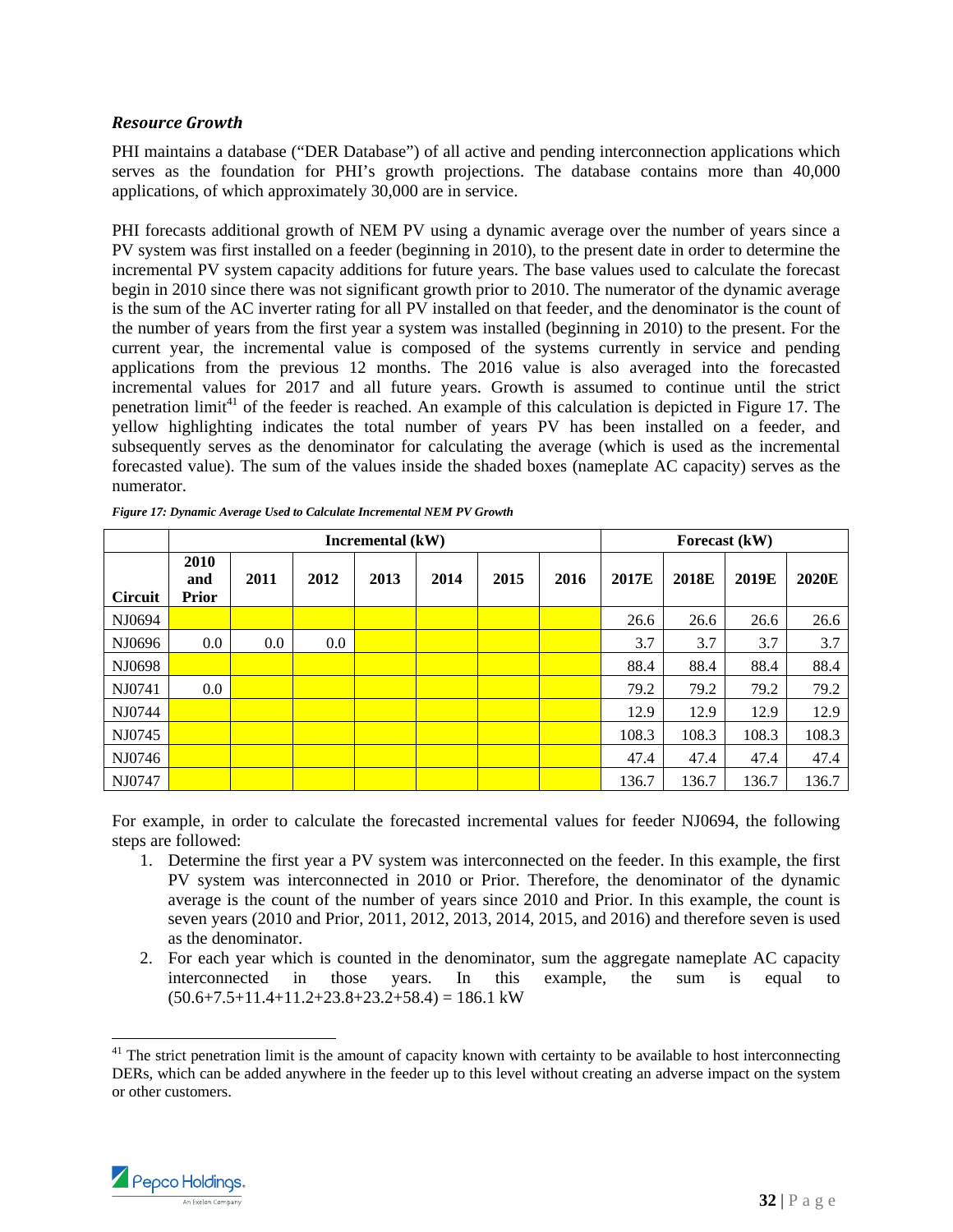- 3. To determine the incremental forecast value for future years, divide the resulting value in step 2  $(186.1 \text{ kW})$  by the value in step 1 (7).
- 4. Therefore, the Incremental Forecast Value =  $(186.1 \text{ kW})/(7 \text{ years}) = 26.6 \text{ kW}$

A PHI-wide, cumulative roll-up of this forecast is presented as Figure 18.

#### *Figure 18: PHI-Wide Cumulative NEM PV Capacity 2010-2020 as of May 2016*



#### **Non-NEM PV**

Distributed solar resources that choose not to participate in NEM tariffs or are ineligible due to system size or other system attributes may still be interconnected with the distribution system.

#### *Distribution Planning Benefits of Resource*

Similar to the process for calculating the benefits of NEM PV, PV production curves (which illustrate hourly capacity factor) will be established that are indicative of the solar production in each respective service territory. The relationship between solar production and peak loading hour shall be used to determine the appropriate amount of nameplate PV capacity which is applied as a load reduction. If the system has its own metering and telemetry, historical production data will be used to calculate the impact of an individual facility.

#### *Resource Growth*

Given the uncertain nature of many of these projects, PHI only considers the impacts of these projects when they are either "Under Construction" or "In Service."

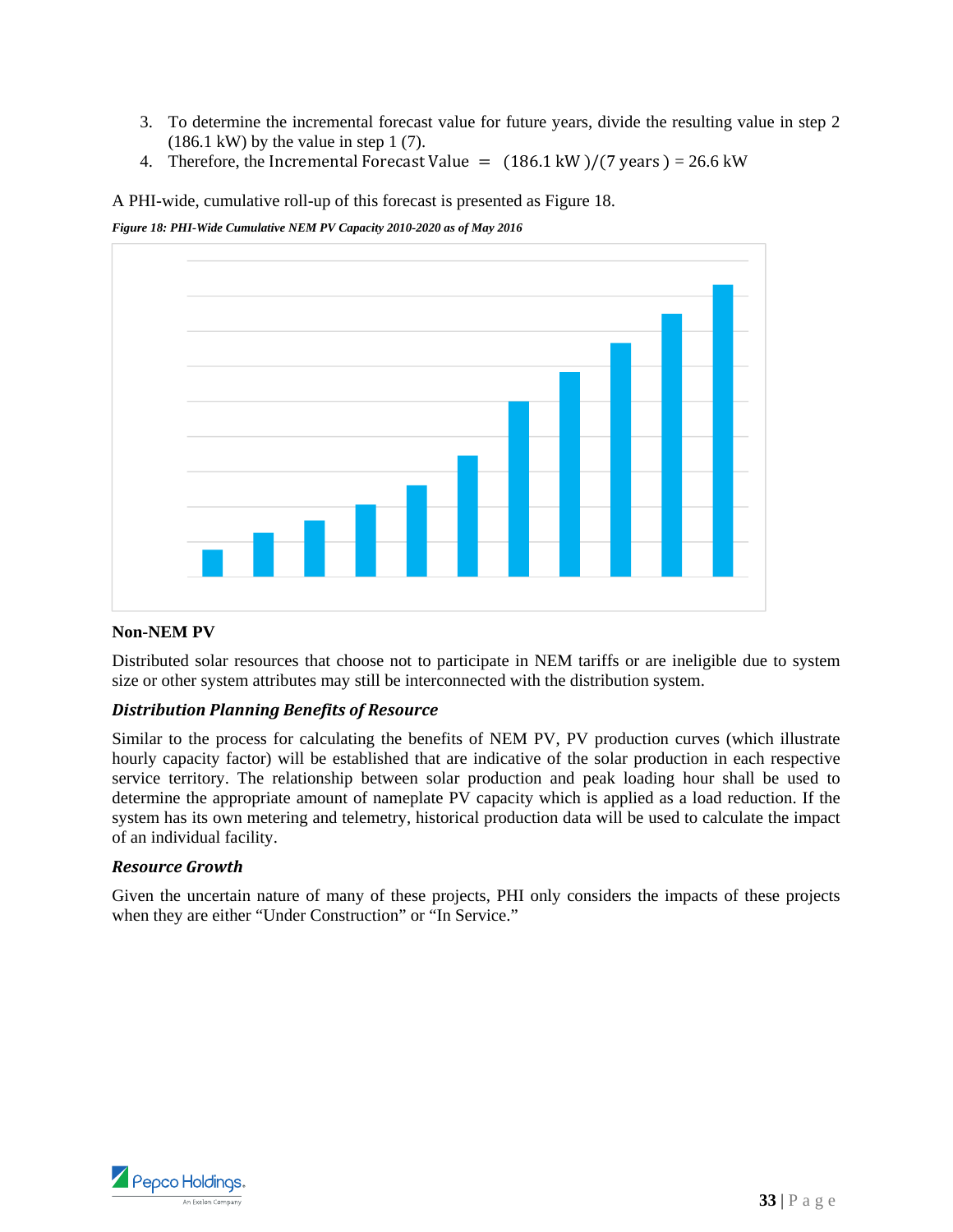#### **Other Distributed Generation**

Other distributed generation operating in PHI's service territories include fuel cells, methane gas digesters, CHP, and distributed wind. These generators are typically assessed on a one-off basis and may or may not meet the criteria to be considered firm resources. The majority of this capacity participates in the PJM markets as detailed in Figure 19.



*Figure 19: PJM Distributed Generation in PHI's Jurisdictions (Active)* 

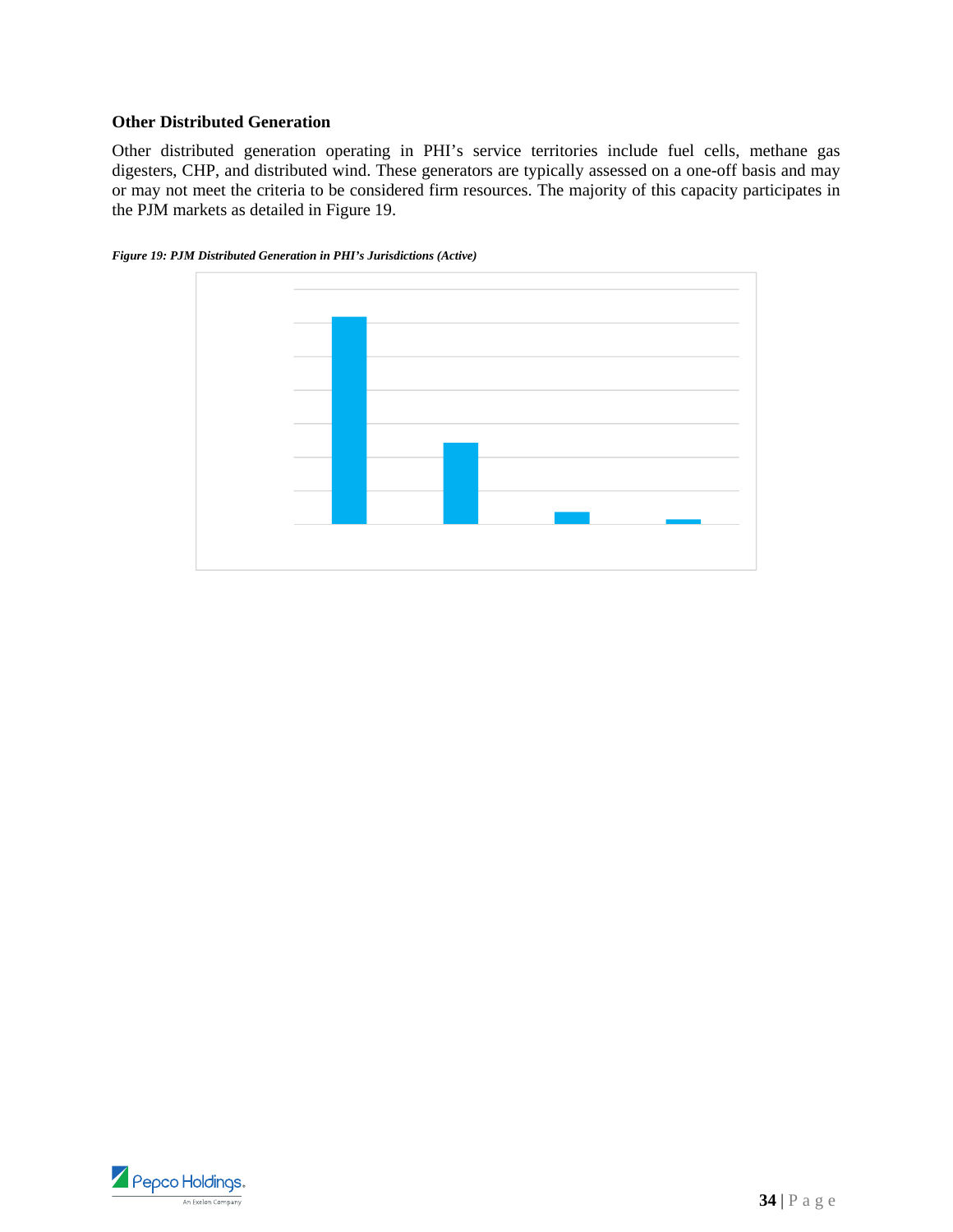## **7 Update on DER Stakeholder Engagement Process**

PHI indicated that it would initiate a detailed stakeholder engagement process to review its June 21, 2016 report on "Interconnection of Distributed Energy Resources", take into consideration all comments and recommendations made during this process, and make any additional changes to its plans, policies, or criteria pertaining to DERs as appropriate.

Following the issuance of its report, PHI distributed invitations to stakeholders to a 1-Day session for each jurisdiction (Figure 20). Locations were selected that were convenient and accessible for stakeholders.

|                    |                                                           | <b>ATTEND OUR 1-DAY SESSION:</b>                                                                                                                                                                                                                                                            |
|--------------------|-----------------------------------------------------------|---------------------------------------------------------------------------------------------------------------------------------------------------------------------------------------------------------------------------------------------------------------------------------------------|
|                    |                                                           | Solar Stakeholder Collaborative                                                                                                                                                                                                                                                             |
|                    |                                                           |                                                                                                                                                                                                                                                                                             |
|                    |                                                           | PEPCO EDISON PLACE CONFERENCE CENTER                                                                                                                                                                                                                                                        |
|                    |                                                           | 701 Ninth Street, N.W., Washington, D.C.                                                                                                                                                                                                                                                    |
|                    | welcome your comments. Lunch will be provided.            | As part of our Exelon merger commitments, we are pleased to share with our key stakeholders<br>information on our distributed energy resources process and our plan to promote renewable<br>generation. Pepco executives and leaders will share our current processes and future plans, and |
| What you'll learn: |                                                           |                                                                                                                                                                                                                                                                                             |
|                    | - Details of our Distributed Energy Resources plan        |                                                                                                                                                                                                                                                                                             |
|                    | - Our plan to promote renewable generation (mostly solar) |                                                                                                                                                                                                                                                                                             |
|                    | - Our Net Energy Metering (NEM) interconnection processes |                                                                                                                                                                                                                                                                                             |
|                    |                                                           | Please register for the meeting that represents your area.                                                                                                                                                                                                                                  |
|                    |                                                           |                                                                                                                                                                                                                                                                                             |
|                    | <b>D.C. STAKEHOLDERS</b><br>Tuesday, Aug. 30              | <b>MD STAKEHOLDERS</b><br>Tuesday, Sept. 6                                                                                                                                                                                                                                                  |
|                    | $10 a.m. - 3 p.m.$                                        | $10$ a.m. $-3$ p.m.                                                                                                                                                                                                                                                                         |
|                    |                                                           |                                                                                                                                                                                                                                                                                             |
|                    | <b>REGISTER NOW</b>                                       | <b>REGISTER NOW</b>                                                                                                                                                                                                                                                                         |
|                    |                                                           |                                                                                                                                                                                                                                                                                             |
|                    |                                                           | For more about renewable energy and                                                                                                                                                                                                                                                         |
|                    |                                                           | <b>Green Power Connection, click here.</b>                                                                                                                                                                                                                                                  |

*Figure 20: PHI Stakeholder Invitation for Pepco DC and MD* 

As of the filing of this report, PHI has conducted the following stakeholder meetings:

| <b>Jurisdiction</b>          | <b>Dates</b>      |
|------------------------------|-------------------|
| Pepco – District of Columbia | August 30, 2016   |
| Pepco – Maryland             | September 6, 2016 |

The dates of the remaining stakeholder meetings are listed below:

| <b>Jurisdiction</b> | <b>Dates</b>       |
|---------------------|--------------------|
| Delmarya – Delaware | September 29, 2016 |
| $ACE - New Jersey$  | October 4, 2016    |
| Delmarva – Maryland | October 6, 2016    |

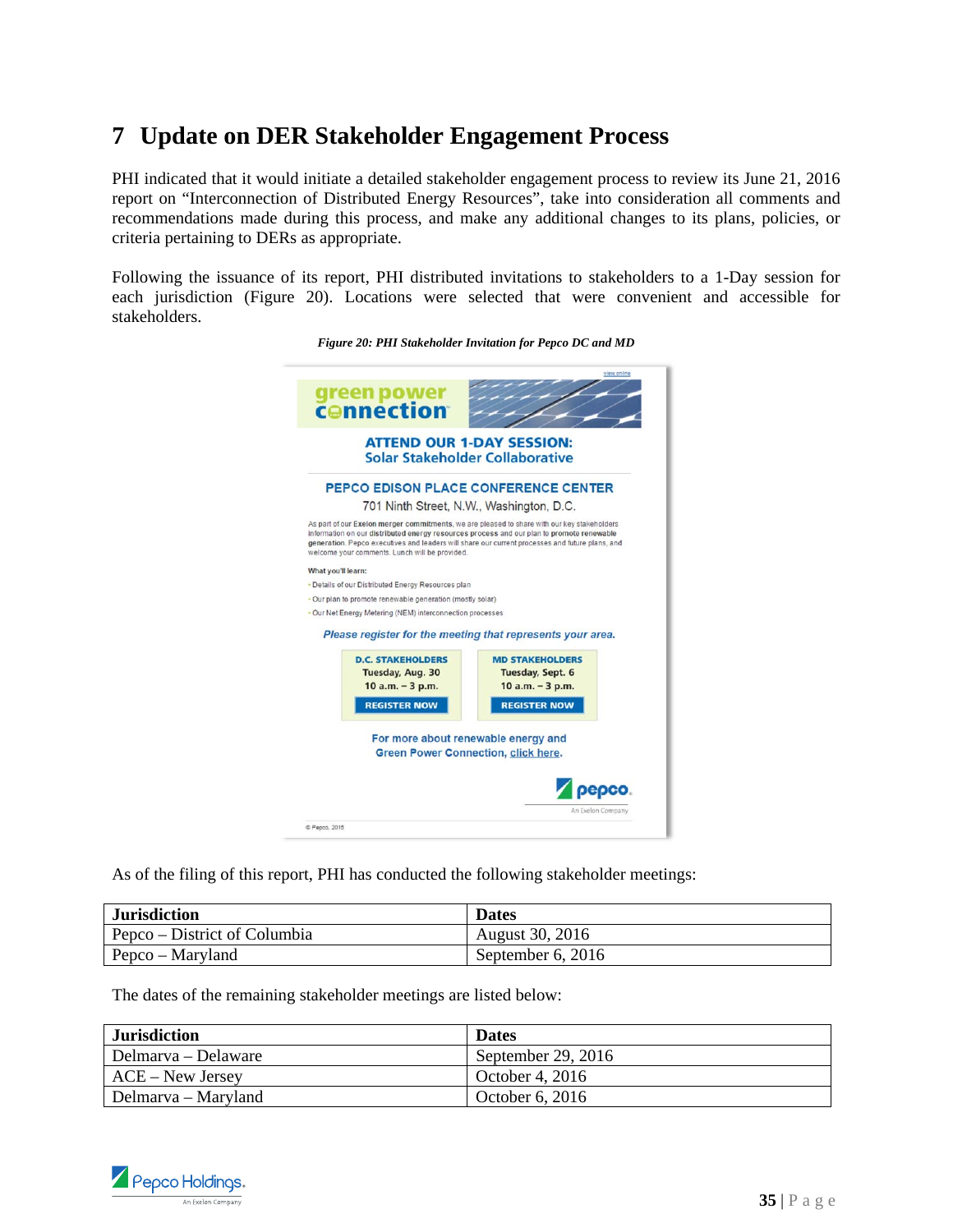The stakeholder meetings were a forum for discussing PHI's enhanced communications plan for proactively promoting installation of behind-the-meter solar generation as well as discussing opportunities and challenges for other DERs. In addition, PHI will continue to solicit stakeholder feedback and questions regarding several key topics which include:

- Benefits of solar generation
- Information that PHI can help communicate through its communications activities
- Solar grant opportunities
- PHI bill inserts and topics stakeholders would like to see PHI promote to customers

A consolidated list of frequently asked questions and answers will be posted, and the corresponding PHI presentations will be made available at the following hyperlinks:

- Pepco D.C. http://www.pepco.com/nem-education.aspx
- Pepco MD http://www.pepco.com/my-home/save-money-and-conserve-energy/renewableenergy/green-power-connection/md/webcasts,-education-and-publications/
- Delmarva DE http://www.delmarva.com/my-home/save-money-and-conserveenergy/renewable-energy/green-power-connections/delaware/net-energy-metering-education/
- Delmarva MD http://www.delmarva.com/my-home/save-money-and-conserveenergy/renewable-energy/green-power-connections/maryland/webcasts,-education-andpublications/
- ACE http://www.atlanticcityelectric.com/NEM-Education.aspx

Additionally, PHI's enhanced communication plan will be shared at each collaborative and shared with interested stakeholders. In addition, a separate discussion was dedicated to discussing and asking questions on the technical processes PHI uses to evaluate the interconnection of DERs.

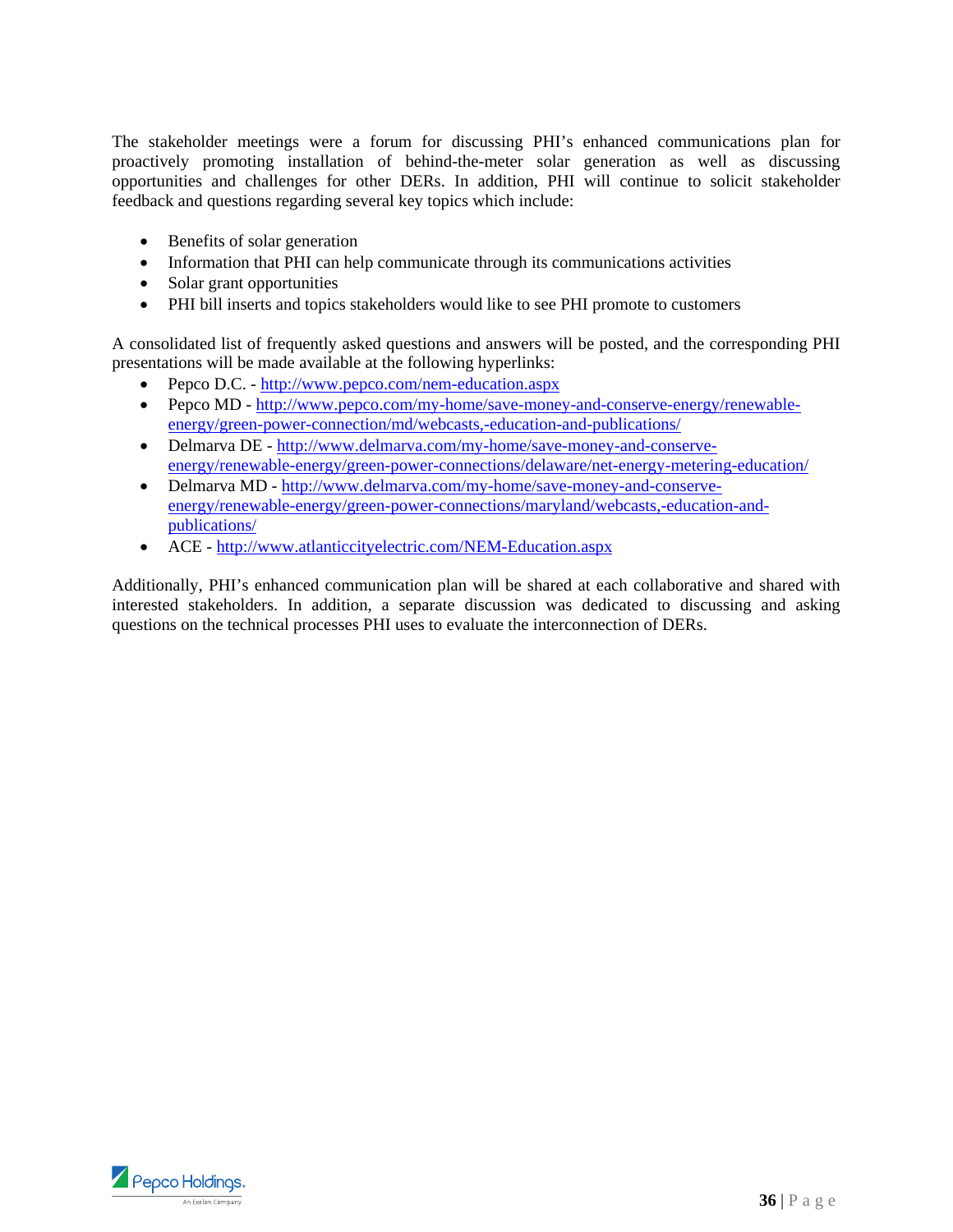## **8 Update on Further Study of Solar and Storage**

#### **Background**

PHI has undertaken discussion of issues regarding solar and storage through the aforementioned stakeholder engagement process. Energy storage is being considered for numerous use cases both on the utility and customer side of the meter and there may be potential to incorporate the flexible characteristics of storage into the planning process, contingent upon device operations and the visibility PHI has into those operations. Pursuant to its merger commitments, the PHI utilities, in consultation with Board or Commission Staff and interested stakeholders, shall determine an appropriate target completion date for this review within one (1) year after merger closing.

#### **Distribution Planning Benefits of Resource**

PHI is still in the early stages of evaluating how energy storage can be used to the benefit of the distribution system. Because there are multiple configurations for energy storage systems (bothstandalone and interconnected with other DERs), it is critical that PHI evaluate the impacts of these configurations both during the interconnection process and during observed operations.

The evaluation follows a similar review/screening/study process as DG, based on size, with a few added items:

- If the energy storage system shares an inverter with the generation, such as a PV system, then the maximum power flow fluctuation would be the import to export range of the inverter. For example, a 10 kW inverter system that can import or export 10 kW will be evaluated for the scenario where the power flow may fluctuate by 20 kW.
- If the energy storage has a separate inverter from the generator, such as PV, then the aggregate impact of the power flow fluctuation of the battery and generation will be evaluated.
- If there are multiple energy storage systems on a feeder that will be used for frequency regulation (FR), then the aggregate operation will be studied as acting simultaneously. PHI may require different time delays for systems responding to PJM's FR signals.
- If a battery can only be used for back-up purposes, then it will only be evaluated as a load.

#### **Resource Growth**

Given the handful of applications PHI has received for energy storage, it does not currently plan to implement a forecasting process. However, should the volume of applications increase, PHI will implement a forecasting process as appropriate. A related item that may require further study in the future relates to the rate at which battery storage degrades. This may become a factor in the inclusion of this resource category in the distribution peak load planning process.

#### **Additional Stakeholder Discussion Regarding Coupling of Behind-the-Meter Solar and Storage**

It is PHI's intent to continue the discussion and study of energy storage with stakeholders in each of its jurisdictions. The Company will request this subject as an agenda topic in the Maryland Net Metering Working Group and either the Net Metering and Interconnection Standards Working Group or the Renewable Energy Committee in New Jersey. The Company will also consult with the Delaware Sustainable Energy Utility and the District of Columbia Public Service Commission Staff to determine the appropriate forum for this topic in their respective jurisdictions.